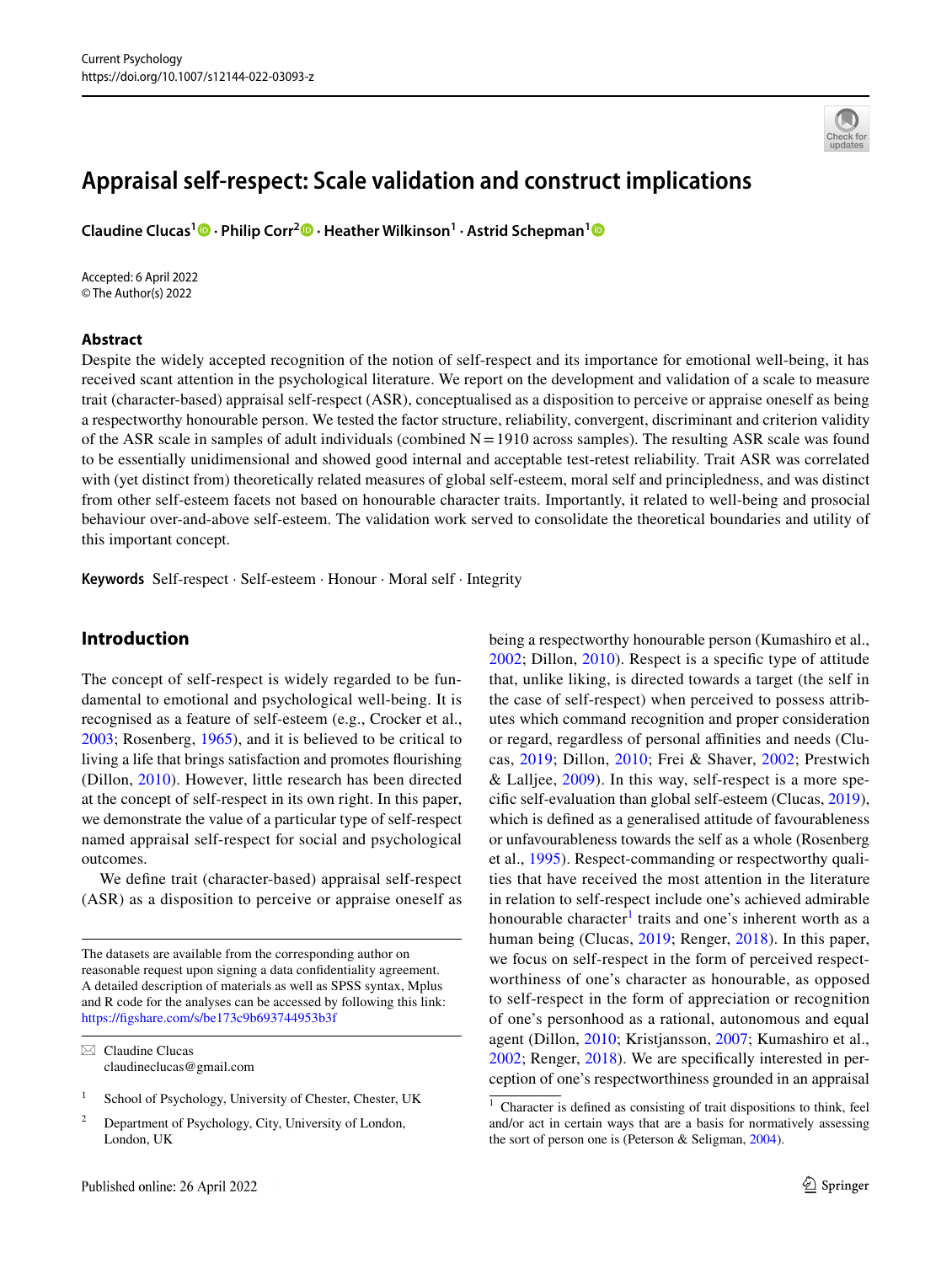of one's character as honourable and thus worthy of regard, as opposed to a more global self-respect assessment. We focus on ASR as a trait, that is an individual diference variable with people having levels of ASR that are relatively stable over time and across situations (Kumashiro et al., [2002](#page-16-2); Kristjansson, [2007](#page-16-7)), as opposed to a momentary state (Luchies et al., [2010](#page-16-9)).

High trait ASR individuals perceive themselves as respectworthy by virtue of their honourable character, which commands the regard of themselves and others by conferring them value and standing (Cross et al., [2014;](#page-15-2) Kristjansson, [2007](#page-16-7)). According to the Oxford English Dictionary, being honourable is "a quality of character entitling the person to great respect" and to "hold in honour" is to feel "great respect" towards a person or thing ("honour", [2021](#page-16-10), para. 3, 4). Which character traits are considered honourable and thus worthy of regard is related to the honour code internalised within one's social environment. In Western cultures, being an honourable person involves behaving in moral, principled and prosocial ways, and demonstrating dignifed behaviour in the form of affirming and defending one's worth (Cross et al., [2014;](#page-15-2) Uskul et al., [2012](#page-17-0)). ASR is also dependent on showing fortitude of character by refusing to submit to "contemptible, degrading, or otherwise immoral" behaviours that can undermine personal integrity and/or social reputation (see Kristjansson, [2007](#page-16-7), p. 229–230; Schlenker, [2008](#page-16-11); Uskul et al., [2012\)](#page-17-0), and standing up for oneself and one's convictions, thereby affirming one's worth, and demonstrating moral courage (Kristjansson, [2007](#page-16-7); Luchies et al., [2010](#page-16-9); Telfer, [1968](#page-17-1)).

Empirical research supports honourable character traits as being respectworthy in the eyes of others and in one's own eyes. Research on interpersonal respect shows respect towards someone to rest on the perception of that person's honourable character traits (e.g., moral integrity, concern for others' welfare, mental toughness) (see Frei & Shaver, [2002](#page-16-3); Prestwich & Lalljee, [2009](#page-16-4)). Similarly, research supports that one's honourable character traits, such as moral integrity and strength of character, infuence one's perceived respectworthiness and respect for oneself. Indeed, adherence to moral standards signifcantly infuenced direct global momentary ratings of self-respect over-and-above self-esteem (see Clucas, [2019\)](#page-15-1). Luchies et al. ([2010](#page-16-9)) also found a person's self-respect (as measured by a single global item) to diminish when they acted as a "doormat" and failed to show strength of character by forgiving a partner who had not made amends.

A self-perception as a moral person is an important basis for ASR but ASR is a broader construct than moral selfappraisal; other character traits also contribute to ASR, such as adherence to broader non-moral principles, aspects of strength of character such as moral courage and standing up for oneself, and dignifed behaviour. These additional character traits which characterise ASR are not captured by moral self-concept or self-esteem measures (e.g., the Selfdescription Questionnaire (SDQ) III Honesty/Reliability subscale (Marsh & O'Neill, [1984\)](#page-16-12) or the Multidimensional Self-esteem Inventory (MSEI) moral self-esteem subscale (O'Brien, [1980](#page-16-13))) that specifcally assess self-perception as a moral person who behaves in accordance with their moral values. It is, for instance, possible to behave morally, but not stand up for oneself and, therefore, not feel honourable and worthy of regard (i.e. respectworthy) (Luchies et al., [2010;](#page-16-9) Telfer, [1968](#page-17-1)). It is also possible to experience ASR from engaging in prosocial behaviours that do not entail perceived moral obligation but demonstrate admirable personal qualities (De Groot & Steg, [2009;](#page-16-14) Uskul et al., [2012](#page-17-0)). Trait ASR is likely to play an important role in helping connect the disparate moral self and global self-esteem bodies of literature (Power, [2004](#page-16-15)). Moral individuals may experience self-esteem from a broader self-evaluation as honourable and respectworthy, even when not strongly invested in being moral per se (see Clucas, [2019\)](#page-15-1).

Despite the concept being commonly referred to in everyday discourse and its likely important implications for well-being and prosocial behaviour, little research has investigated trait ASR. A notable exception is the study by Kumashiro et al. [\(2002\)](#page-16-2) that showed trait ASR to predict personal well-being and pro-relationship behaviour in marital relationships independently of self-esteem. However, Kumashiro et al.'s measure of ASR was only a preliminary attempt to measure the construct and had not undergone a thorough validation process. Moreover, research is needed to consolidate the theoretical boundaries of trait ASR with the related concepts of global self-esteem and moral self-appraisal.

Since it is a broad self-evaluation as having respectworthy honourable character traits, we expect ASR to be a relatively stable self-evaluation. High ASR individuals are likely to experience secure feelings of self-worth from a confdent self-perception as having honourable character traits that warrant regard and respect from oneself and others, regardless of personal desires, affinities or needs (Dillon, [2010](#page-16-1)), with positive implications for well-being (Paradise & Kernis, [2002\)](#page-16-16). ASR may also be more amenable to intervention than other self-esteem facets (e.g., appearance or social approval), which are less under one's personal control. In addition, we expect trait ASR to beneft society by relating to moral and prosocial behaviour, more so than trait global self-esteem (Rosenberg et al., [1995](#page-16-5)) since this domain-specifc self-evaluation is more directly relevant to these outcomes (Marsh & Craven, [2006](#page-16-17)), and evidence of a relationship between self-esteem and moral and prosocial behaviour has been inconclusive (Baumeister et al., [2003](#page-15-3)). Our purpose is 1) to provide a measurement scale of trait ASR, which is valid and reliable, 2) to demonstrate the utility of the concept in predicting positive psychological and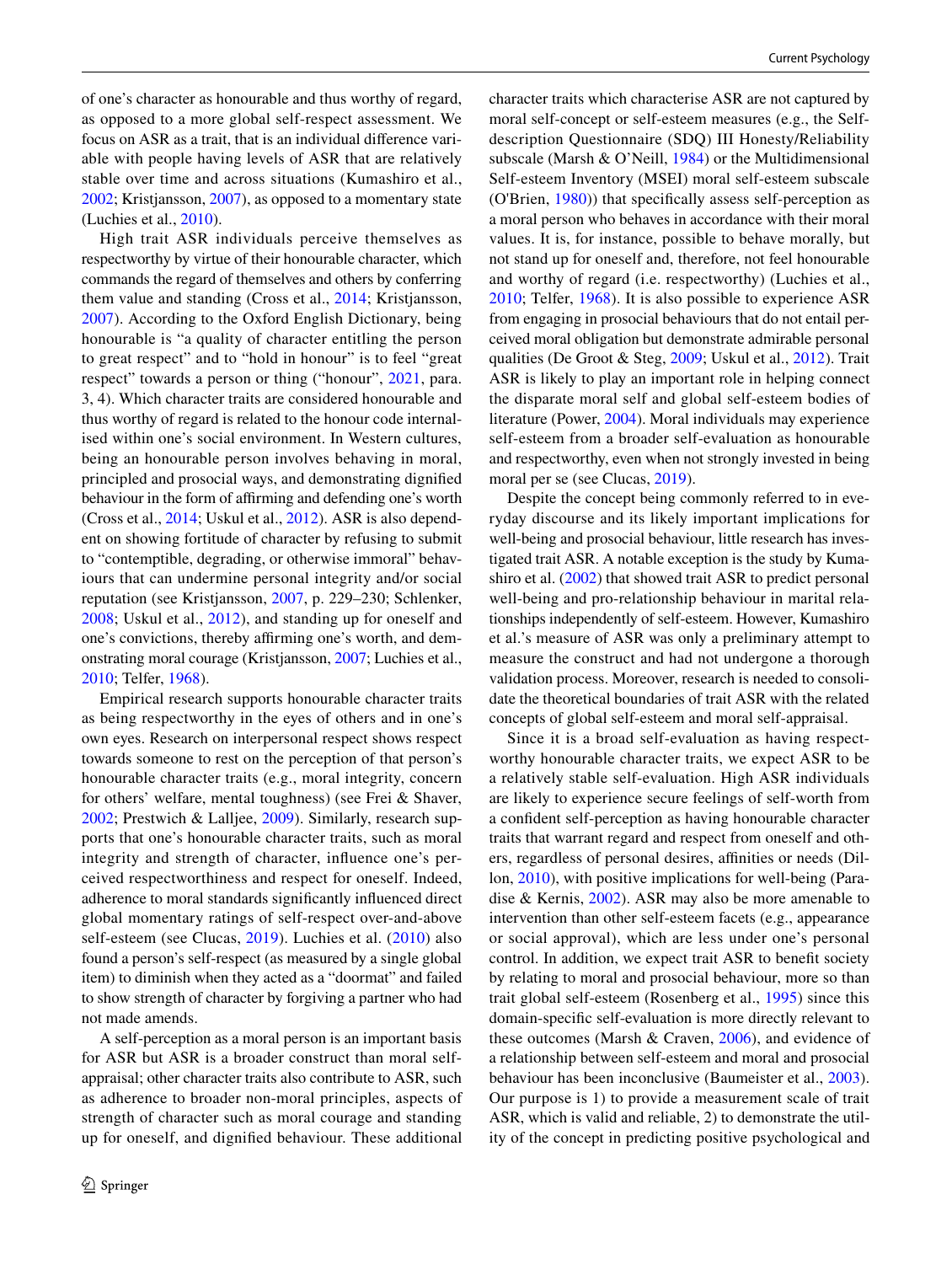social outcomes over-and-above global self-esteem, and 3) to empirically consolidate the theoretical boundaries of the construct.

# **Overview of Present Research**

We present the results of a series of studies designed to provide reliability and validation evidence for the Appraisal Self-respect Scale (ASRS) and demonstrate the utility of the construct. First, we present information on the development and fnalisation of ASR scale items, confrm the scale's unidimensional factor structure, establish trait ASR as distinct from global self-esteem and demonstrate test-retest reliability (Phase 1). Next, we demonstrate the scale's convergent and discriminant validity using measures of moral self, principledness, personality traits, and other self-esteem facets (Phase 2), and show the ASRS to relate to prosocial behaviour and subjective well-being over-and-above selfesteem (Phase 3).

All studies obtained ethical approval from University Ethics committees. Informed consent was obtained by providing participants with an information sheet detailing study procedures and risks, and explaining that questionnaire completion assumed informed consent, or in some cases electronically (part of samples 4B and 6) or in writing (subsidiary investigation in Phase 2). Participation was voluntary and anonymous. A power calculation indicated that a minimum of 150 participants was needed to detect a typical efect size in individual differences research of  $r = .20$  at 80% power; we aimed to recruit a minimum of 250 participants in each study investigating correlates of ASR to achieve stable estimates (Schönbrodt & Perugini, [2013](#page-16-18)).

# **Phase 1: Scale Development, Factor Structure, Reliability and Relationship with Self‑Esteem**

In this phase, we 1) present information on the development and factor structure of the ASRS, 2) demonstrate internal and test-retest reliability and 3) model the relationship between trait ASR and global self-esteem using factor analysis and structural equation model (SEM) techniques.

We aimed to develop a unidimensional trait ASR scale since we were interested in capturing the global dimension of (character-based) appraisal self-respect (i.e., global selfappraisal as having a respectworthy honourable character). A focus on the global dimension (as opposed to the individual underpinning character traits) is theoretically justifed because it is generally agreed that ASR makes most sense as a holistic concept (see Kristjansson, [2007\)](#page-16-7). We aimed to develop a measure for use in the general adult population that was brief for ease of administration in basic and applied research contexts.

As a specifc self-evaluation as having respectworthy honourable character traits, ASR is narrower in bandwidth than global self-esteem (see Clucas, [2019\)](#page-15-1). In line with multidimensional models of self-esteem (see Marsh & Craven, [2006\)](#page-16-17), we expected ASR to be distinct from, yet strongly related to global self-esteem. This was also expected based on prior research on state self-respect and ASR (Clucas, [2019](#page-15-1); Kumashiro et al., [2002\)](#page-16-2). Like other domain-specifc self-evaluations, ASR was expected to contribute to global self-esteem though a bottom-up process, and also to be infuenced by global self-esteem in a top-down fashion (see Rosenberg et al., [1995\)](#page-16-5). Indeed, feelings of self-worth developed early in life support the use of self-enhancing strategies or biases to promote and protect feelings of self-worth in people with high self-esteem, such as engaging in selective social comparison processes, taking credit for success and excusing failure, and minimising self-descriptiveness of undesirable traits (Brown et al., [2001](#page-15-4)). High global selfesteem can, therefore, lead to infated and non-realistic selfviews, particularly with respect to global domain self-assessments (Baumeister et al., [2003](#page-15-3)), which are also more likely to be infated by overall feelings of positivity (vs. negativity) associated with high self-esteem. Self-reported ASR is, therefore, likely to refect global self-esteem in addition to grounded or "realistic" self-perception as having respectworthy honourable character traits.

## **Method**

#### **Samples**

Demographic sample details on age, gender and country of residence can be found in Table [1](#page-3-0). Sample 1 (pilot study sample) was used to provide additional support for honourable character traits being perceived as respectworthy prior to the development of the ASR item pool and consisted of 80 university students recruited face-to-face across university campus contacts. Sample 2 was used to explore the factor structure of the ASRS (exploratory factor analysis (EFA) sample) and consisted of 219 university students and  $acquaintances$  of student researchers, $2$  recruited through the psychology department online research participation system (RPS) as well as via face-to-face contacts on and off campus. Sample 3 was used to confrm the factor structure of the ASRS (confrmatory factor analysis (CFA) 1 sample) and consisted of a diferent sample of 371 university students recruited through RPS. Sample 4 (CFA 2 sample) was used

<span id="page-2-0"></span><sup>&</sup>lt;sup>2</sup> Different students helped to recruit participants and collect data for each diferent study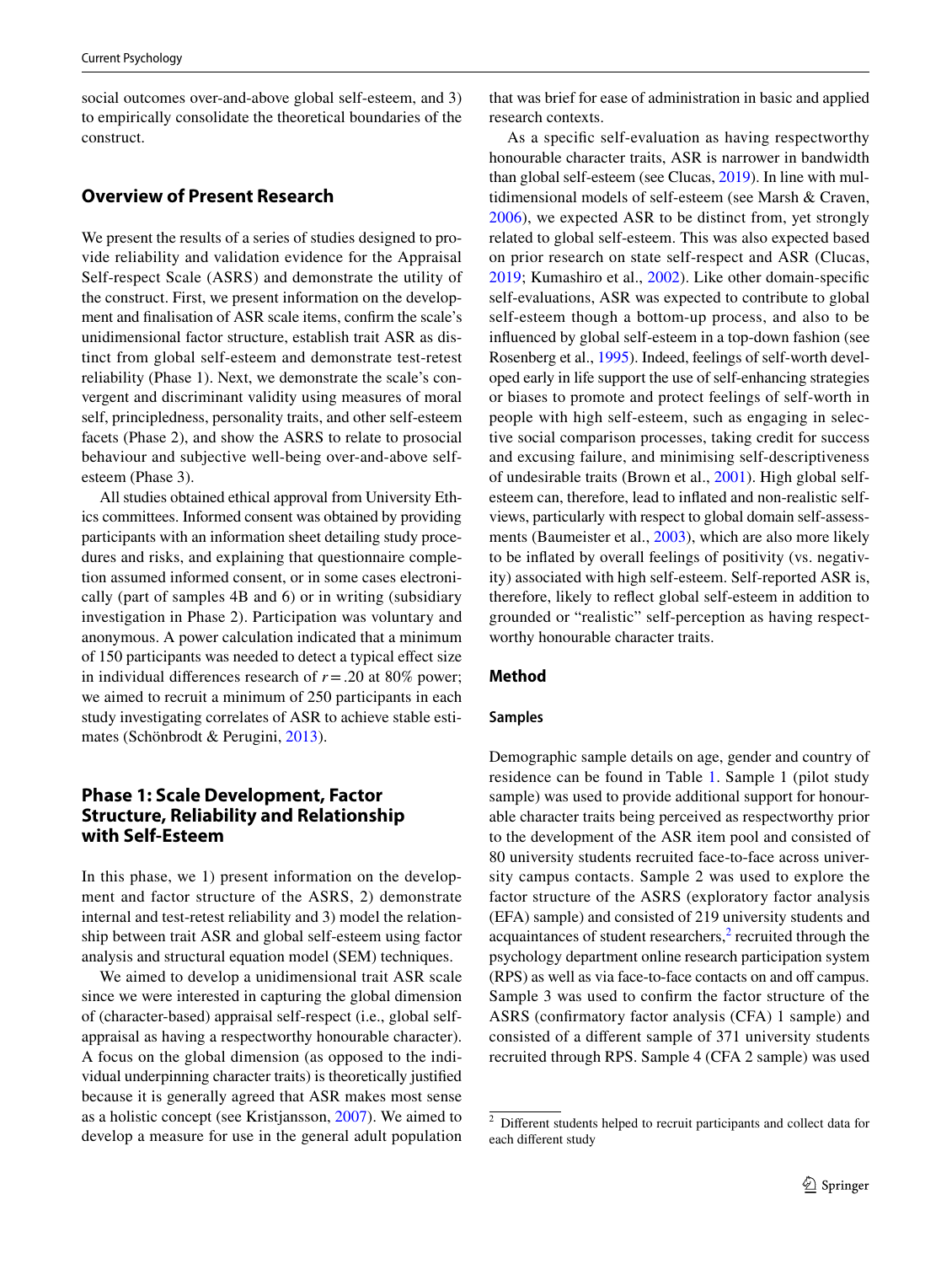|                                                                                                                                                                                                                                                                                                                                                                                                                                                                                                                                                                                           | 5  | S <sub>2</sub>             | $\mathbf{S}$ | 34               | S <sub>4</sub> A |                | S <sub>4</sub> B | SS            | $\mathbf{S}$                                                                                                            | 57             |
|-------------------------------------------------------------------------------------------------------------------------------------------------------------------------------------------------------------------------------------------------------------------------------------------------------------------------------------------------------------------------------------------------------------------------------------------------------------------------------------------------------------------------------------------------------------------------------------------|----|----------------------------|--------------|------------------|------------------|----------------|------------------|---------------|-------------------------------------------------------------------------------------------------------------------------|----------------|
|                                                                                                                                                                                                                                                                                                                                                                                                                                                                                                                                                                                           |    | EFA                        | CFA1         | CFA <sub>2</sub> | Baseline         | 2-weeks        |                  |               |                                                                                                                         |                |
| Sample type                                                                                                                                                                                                                                                                                                                                                                                                                                                                                                                                                                               | 5  | Š                          |              | PÁ               | PA               | PA             | PA               | <b>UCR</b>    | SC                                                                                                                      | <b>UCR</b>     |
| $\geq$                                                                                                                                                                                                                                                                                                                                                                                                                                                                                                                                                                                    | 80 | 219                        | 364          | 702              | 447              | 248            | 255              | 407           | 251                                                                                                                     | 386            |
| M age (SD)                                                                                                                                                                                                                                                                                                                                                                                                                                                                                                                                                                                |    | 26 (10.18) 22.99 (7) 22.81 | (8.39)       | 35.49 (11.34)    | 37.25 (11.35)    | 37.68 (11.26)  | 32.41 (10.66)    | 24.02 (8.16)  | 24.91 (10.88)                                                                                                           | 24.32 (9.59)   |
| Gender                                                                                                                                                                                                                                                                                                                                                                                                                                                                                                                                                                                    |    |                            |              |                  |                  |                |                  |               |                                                                                                                         |                |
| Male                                                                                                                                                                                                                                                                                                                                                                                                                                                                                                                                                                                      | 29 | 83                         |              | 288              | 195              | 117            | 93               | 101           | 84                                                                                                                      | 88             |
| Female                                                                                                                                                                                                                                                                                                                                                                                                                                                                                                                                                                                    | 51 | 136                        | 279          | 405              | 247              | 129            | 158              | 300           | 167                                                                                                                     | 286            |
| Other/Unreported                                                                                                                                                                                                                                                                                                                                                                                                                                                                                                                                                                          |    |                            |              | ò                |                  |                |                  | $\circ$       |                                                                                                                         | $\overline{2}$ |
| Country of residence                                                                                                                                                                                                                                                                                                                                                                                                                                                                                                                                                                      |    |                            |              |                  |                  |                |                  |               |                                                                                                                         |                |
| UK                                                                                                                                                                                                                                                                                                                                                                                                                                                                                                                                                                                        | 80 | 219                        | 364          | 430              | 278              | 158            | 152              | 318           | 251                                                                                                                     | 297            |
| SU                                                                                                                                                                                                                                                                                                                                                                                                                                                                                                                                                                                        |    |                            |              | 180              | 136              | 66             | $\overline{4}$   | 61            |                                                                                                                         | $\overline{6}$ |
| Ireland, Australia, New<br>Zealand or Canada                                                                                                                                                                                                                                                                                                                                                                                                                                                                                                                                              |    |                            |              | 58               | 28               | $\overline{c}$ | 30               | $\frac{8}{2}$ |                                                                                                                         | $\frac{8}{2}$  |
| Other country                                                                                                                                                                                                                                                                                                                                                                                                                                                                                                                                                                             |    |                            |              | $\overline{4}$   |                  |                | $\overline{4}$   | ᢦ             |                                                                                                                         | O              |
| Unreported                                                                                                                                                                                                                                                                                                                                                                                                                                                                                                                                                                                |    |                            |              | $\Omega$         | 5                | 4              | 15               |               |                                                                                                                         |                |
| $St =$ University students, $UC =$ University student community (including students and acquaintances of student researchers), $P A =$ Prolific Academic (general non-student sample), $R =$ Reddit<br>(general adult sample); <i>UK</i> = United Kingdom, <i>US</i> = United States; <i>EFA</i> = Exploratory Factor Analysis, <i>CFA</i> = Confirmatory Factor Analysis; N = Sample size, M = Mean, SD = Standard devia-<br>used 126 participants from the EFA sample, and Sample 7 used 293 participants from Sample 5<br>tion. Additional sample details on employment, education and |    |                            |              |                  |                  |                |                  |               | ethnicity can be found in Online Resource Appendix A for S4, S4A and S4B. Sample 4 combined Samples 4A and 4B, Sample 6 |                |

<span id="page-3-0"></span>Table 1 Sample (S) characteristics **Table 1** Sample (S) characteristics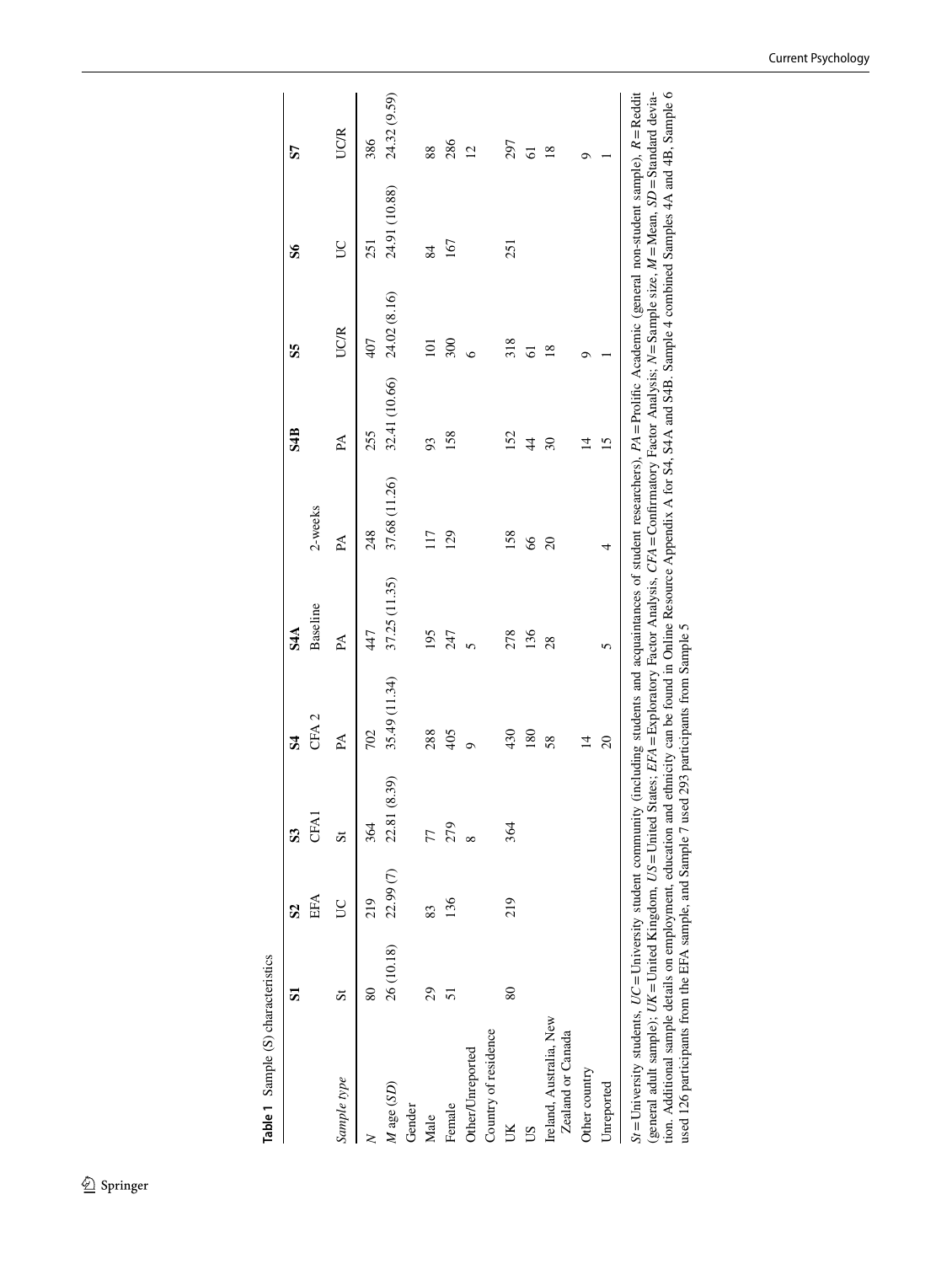to provide additional support for the ASRS's factor structure in a more diverse general population sample of 731 non-student adults from Western English-speaking countries recruited through Prolifc Academic, a crowdsourcing research platform structure (paid between £0.90 and £2.50 for their participation depending on questionnaire length – rate of around £6/h). Sample 4 was also used to model the relationship between ASR and global self-esteem. Seven participants were excluded from Sample 3 because they did not show engagement with the questions based on their response to negatively worded items (see Online Resource Appendix D) and 29 participants (4%) were excluded from Sample 4 because they failed the attention check on the questionnaire (see Online Resource Appendix D for supporting literature).

A subgroup of 255 participants from Sample 4 (Sample 4B) was invited to complete the ASR scale three months later to provide test-retest reliability information on the ASR scale. Test-retest reliability data was obtained from 196 participants (77% follow-up rate) of which 180 passed the attention check.

#### **Measures**

We aimed to obtain a pool of items from which to construct a unidimensional measure of trait ASR. Prior to generating the item pool based on theorising and existing research on respect, self-respect and honour, we carried out a pilot study to provide additional support for honourable character traits being perceived as respectworthy. We aimed to demonstrate that honourable character traits are perceived to be more closely related to self-respect than the more general construct of self-esteem, using vignettes, and gain a fuller picture of characteristics more closely associated with selfrespect than with self-esteem through an inductive analysis of answers to open-ended questions.

Sample 1 completed a study in two parts. In Part 1, they completed two open-ended questions asking them about the personal attributes/characteristics that contribute to their self-esteem and self-respect. An inductive thematic analysis was performed to look for patterns in the open-ended responses, followed by McNemar tests to compare frequencies of mention of each characteristic for self-respect and self-esteem. In Part 2, participants were presented with ten scenarios describing a person as having or lacking an honourable character trait postulated or shown in the literature to be related to self-respect: Adherence to morals, criminal behaviour, dignifed behaviour, magnanimity, moral courage, personal care (taking care of one's appearance), respecting the environment and hard work - or self-esteem: Confdence in skills/abilities and competence (in sports) (see Online Resource Appendix B for supporting literature). Participants rated the scenarios on the extent to which they agreed that the person described had (a) high/low self-respect and (b) high/low self-esteem on 5-point Likert scales. Self-respect and self-esteem scenario ratings were compared using paired samples t-tests.

In accordance with prior literature (Clucas, [2019](#page-15-1); Kristjansson, [2007;](#page-16-7) Kumashiro et al., [2002;](#page-16-2) Luchies et al., [2010](#page-16-9)), analysis of the open-ended questions showed participants listed honourable character traits when describing characteristics contributing to their self-respect, namely morals (standards and being law-abiding), strength of character (discipline and willpower), and dignity, which were mentioned signifcantly more frequently for self-respect than for self-esteem, supporting honourable character traits as being experienced as important respectworthy qualities. Similarly, paired samples t-tests supported the portrayed character traits of adherence to morals, criminal behaviour, not having dignifed behaviour, magnanimity, moral courage, not showing personal care and not respecting the environment as infuencing how respectworthy a person is by showing these traits to be more strongly related to self-respect than to selfesteem in scenario ratings (see Online Resource Appendix B for a fuller description of the results).

In contrast, the identifed characteristics of attractiveness, confdence, positive attitude towards self and emotional state (e.g., anxiety and well-being) were mentioned signifcantly more frequently for self-esteem than for self-respect, and competence and confdence in skills/abilities were more strongly related to self-esteem in scenario ratings, refecting the contribution of physical, emotional and performance self-esteem domains and the defnition of global self-esteem as a person's attitude towards the self as a whole (Marsh & Craven, [2006\)](#page-16-17). These fndings support self-respect as being a distinct and more specifc self-evaluation than global selfesteem in line with theorising and prior research (Clucas, [2019](#page-15-1)).

Subsequently, we used existing theorising and research on respect, self-respect and honour (Clucas, [2019;](#page-15-1) Cross et al., [2014;](#page-15-2) Dillon, [2010](#page-16-1); Kristjansson, [2007;](#page-16-7) Kumashiro et al., [2002](#page-16-2); Luchies et al., [2010;](#page-16-9) Frei & Shaver, [2002](#page-16-3); Prestwich & Lalljee, [2009](#page-16-4); Uskul et al., [2012](#page-17-0)), complemented by the results of the pilot study, to develop items to capture selfperception as having key respectworthy honourable character traits, notably: Adherence to morals/standards, strength of character (including moral courage) and having dignifed behaviour which in combination support trait ASR (see Kristjansson, [2007\)](#page-16-7). We aimed to capture self-appraisal as having honourable character merits, as opposed to recognition of inherent human worth (Dillon, [2010;](#page-16-1) Renger, [2018](#page-16-6)). We started with 24 items but agreed on a pool of 18 items for further testing that most directly captured the concept of ASR (see Online Resource Appendix C for a list of the items). The items had simple phrasing and face as well as content validity, enhanced by having an expert in the feld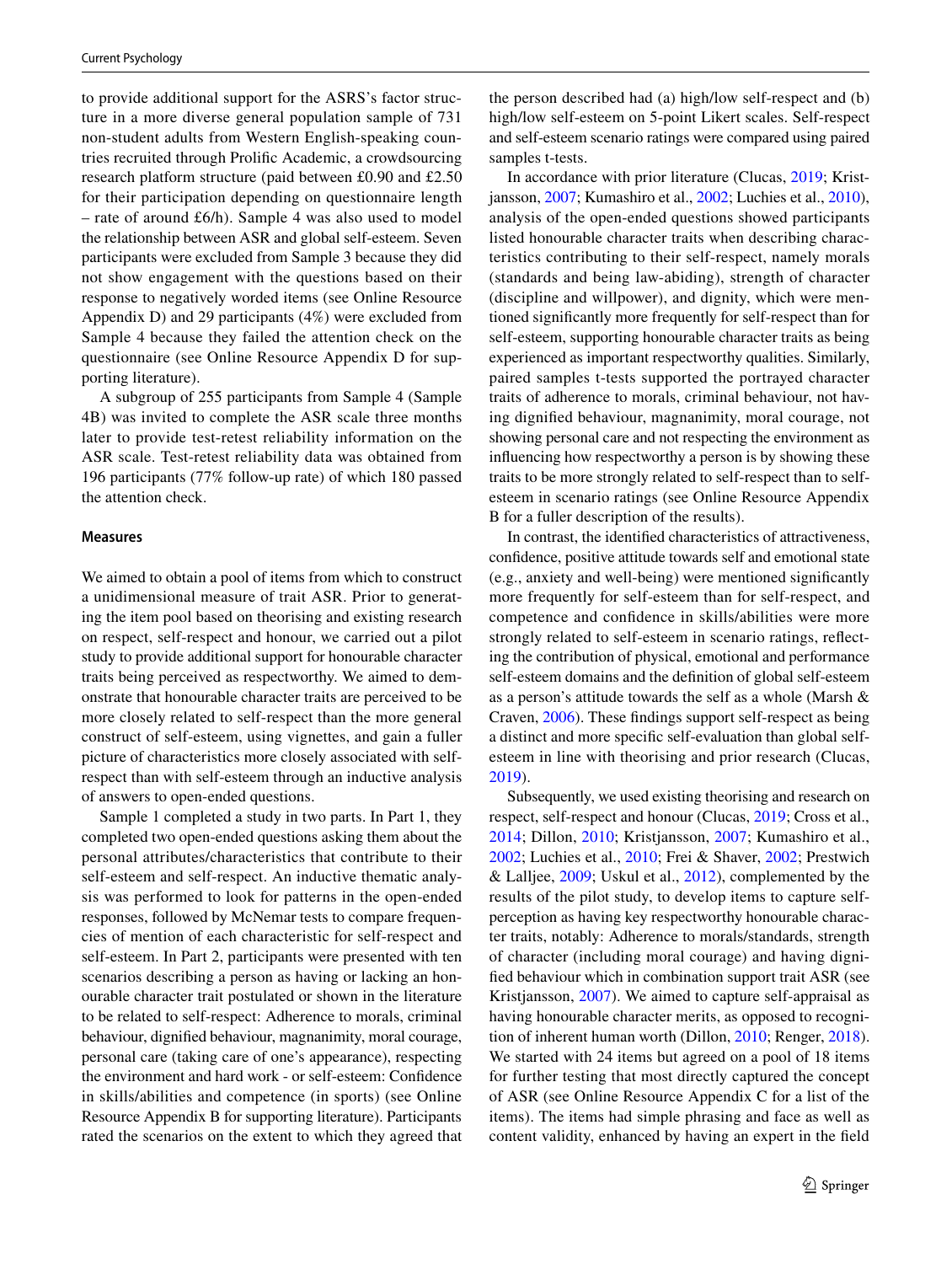from outside the research team comment on the items. Both positively and negatively worded items were included to reduce acquiescence bias. Three of the items were taken directly from Kumashiro et al.'s preliminary short ASR measure: "I give in too easily to others' wishes or requests" (RC), "I should treat myself better than I do" (RC) and "I have a lot of respect for myself". The items were scored using 7-point Likert scales  $(1=$ strongly disagree,  $2=$ disagree,  $3 =$ slightly disagree,  $4 =$ neither agree nor disagree,  $5 =$ slightly agree,  $6 =$ agree,  $7 =$ strongly agree).

To examine the ASRS's relationship with self-esteem, Sample 4 also completed the ten item Rosenberg ([1965\)](#page-16-0) Self-esteem Scale (RSES)  $(\alpha = .92)$ .

## **Statistical Analysis**

To explore the factor structure of the 18 initial ASR items, an EFA was conducted in Sample 2 using Robust Maximum Likelihood Extraction (RML) in FACTOR 10.8.04 (Lorenzo-Seva & Ferrando, [2013\)](#page-16-19). Two CFAs were carried out in Mplus version 6 using Maximum Likelihood Robust estimation in Samples 3 and 4 to confrm the unidimensional factor structure of the final ASR scale. Model fit was evaluated using various indices: Tucker–Lewis Index (TLI) and Comparative Fit Index (CFI) values  $\geq$  .90 and Root Mean Square Error of Approximation (RMSEA) values < .08 indicate acceptable model ft whilst TLI and CFI values ≥ .95, RMSEA values ≤ .06 and Standardized Root Mean Square Residual (SRMR) values  $\leq .05$  indicate good model ft (Byrne, [2013\)](#page-15-5). For the EFA and CFA analyses, data were frst checked for extreme univariate and multivariate outliers. Unidimensionality assessment I-ECV (Item Explained Common Variance) and ECV (Explained Common Variance) indices were obtained for all three samples from EFAs using RML in FACTOR.

To examine the test-retest reliability of the ASRS scale, an Intraclass Correlation Coefficient (ICC) was used. To examine the relationship of ASR with global self-esteem, an EFA of the 7 ASRS items and 10 RSES items was initially conducted in FACTOR using Robust Diagonally Weighted Least Squares (RDWLS) with polychoric correlations (since the RSES used a shorter 4-point rating scale) and Promin rotation in Sample 4. This was followed by full bifactor and correlated ASR self-esteem bifactor CFA analyses in Mplus 6 using Diagonally Weighted Least Squares (WLSMV) estimation to model ASR as a distinct subdomain of self-esteem and then estimate the correlation between the ASR factor and the general self-esteem factor.

## **Results and Discussion**

## **Exploratory Factor Analysis (EFA)**

The EFA identifed one main factor based on parallel analysis (eigenvalue of 5.46, explained variance =  $30.3\%$ ) in line with our theorising. Eight extreme outliers were removed prior to carrying out the EFA. With the exception of three items with very low factor loadings, factor loadings ranged between .30 and .82 (see Online Resource Appendix C). We then selected items most closely associated with the main factor, with factor loadings above .55 (Comery & Lee, [1992](#page-15-6)). After redundancy concerns were considered, we were left with seven items (see Table [2](#page-6-0) for the list). Most of the items that were removed because of factor loadings below .55 were negatively worded, which is consistent with research showing that introducing negatively worded items can create a method artefact linked to diferences in response style to positively and negatively worded items that compromises the unidimensionality of scales such as selfesteem and self-concept measures (Marsh, [1996\)](#page-16-20). Moreover, participants often fnd it harder to respond to negatively worded items, increasing the risk of confusion and inaccurate responses (Marsh, [1996\)](#page-16-20) (see Online Resource Appendix C for additional analyses supporting this explanation, and Online Resource Appendix D for other methods that we used to check for acquiescence bias or careless responding).

The factor with the retained seven items explained 51% of the variance in the items (eigenvalue of 3.58) (see Table [2](#page-6-0) for factor loadings). The 7-item ASR scale (ASRS) correlated signifcantly with the deleted items' average composite score,  $r(207) = .58$ ,  $p < .001$ . Although fewer in number, the items still provided a good representation of the key character traits as described earlier, underpinning ASR.<sup>3</sup> The items were also broad rather than referring to specifc experiences, making them more widely applicable.

Inspection of unidimensionality assessment item-level indices showed all seven items to satisfactorily represent

<span id="page-5-0"></span><sup>3</sup> An EFA using RML in FACTOR with the ASRS and Renger's (2017) self-respect scale items measuring recognition as a person with equal rights and worth in a subsample of 289 participants from Sample 7 (186 UK university students recruited through RPS and 103 Reddit users), supported the ASRS items to be measuring a construct distinct from recognition self-respect (RSR), as intended. Parallel analysis supported the presence of two factors, and a 2-factor model (RMSEA= $0.063$ , CFI=.98) fitted better than a 1-factor model (RMSEA=0.133, CFI=.91). Items loaded most highly on their intended factors; the item "I have a lot of respect for myself" loaded on both factors but more strongly on ASR than RSR (loading of .55 vs .26) (see Online Resource Appendix E). The factor correlation was .54 (manifest correlation of .47) but the manifest correlation was only .18 once we adjusted for global self-esteem to which both variables were uniquely related. Moreover, RSR did not relate to lesser revenge tendencies in response to a betrayal, unlike ASR (see Phase 3).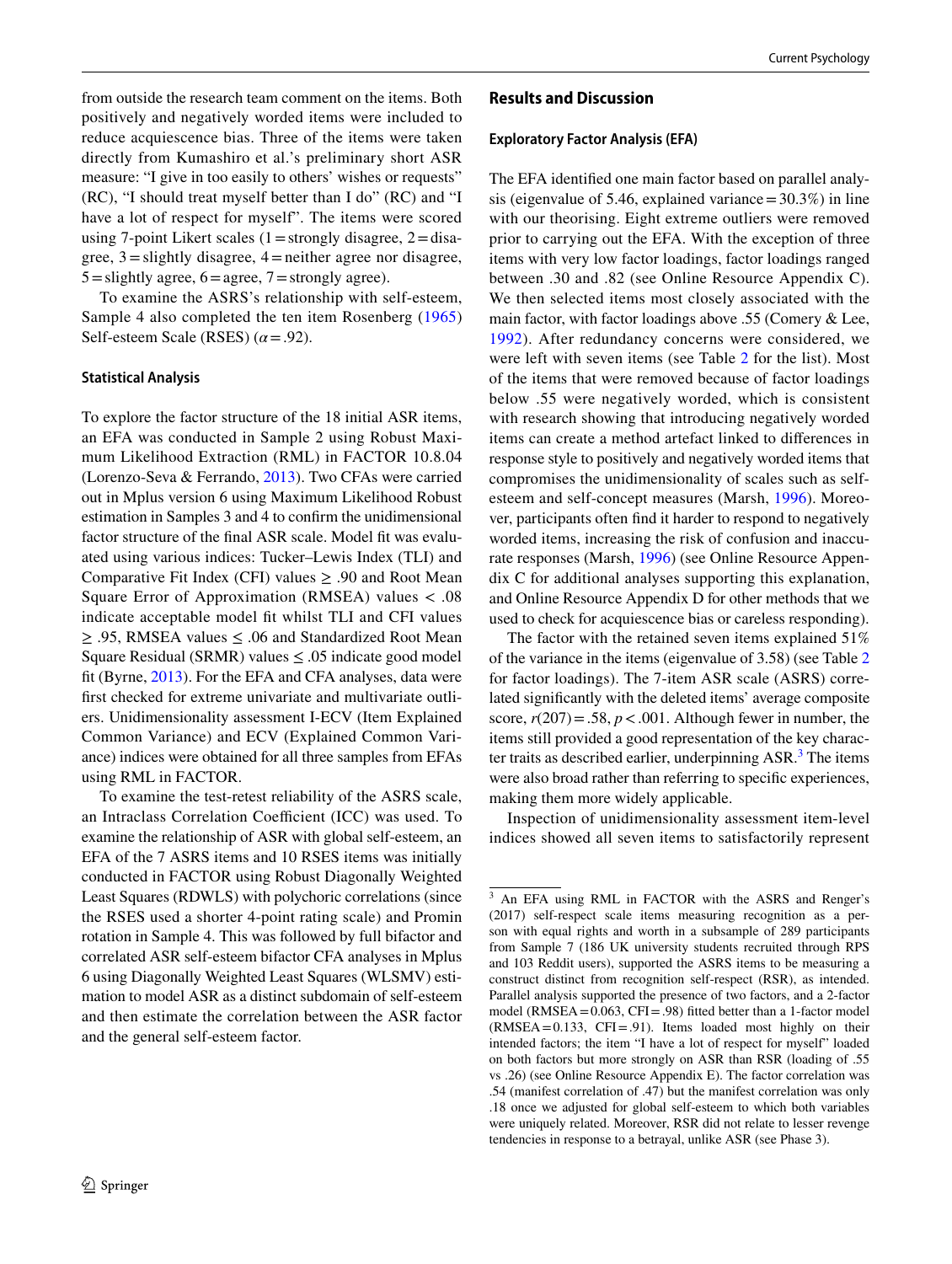|                                                                       | ЕFА  |      |            |                          |                | CFA          |                          |                |                     |             | CFA 2        |                 |                |                |             |
|-----------------------------------------------------------------------|------|------|------------|--------------------------|----------------|--------------|--------------------------|----------------|---------------------|-------------|--------------|-----------------|----------------|----------------|-------------|
| Item                                                                  | Z    | SD   | Range      | Load-ing                 | <b>LECV</b>    | $\mathbb{Z}$ | SD                       | Range          | Load-ing            | <b>LECV</b> | $\mathbb{Z}$ | SD <sub>.</sub> |                | Range Load-ing | <b>LECV</b> |
| 1. I feel I have moral courage                                        | 5.52 | 1.12 | $1 - 7$    | 70                       |                | 5.55         | 1.02                     | $1 - 7$        | .70                 | 98          | 5.49         | $\frac{11}{11}$ | $1 - 7$        | 72             | $\tilde{e}$ |
| 2. I see my behaviour as dignified                                    | 5.43 | 1.17 | $1 - 7$    | 2                        | $\frac{6}{2}$  | 5.59         | 99                       | $1 - 7$        | S                   | 97          | 5.37         | 1.16            | $1 - 7$        | 78             | 92          |
| 3. I feel I have a high strength of character                         | 5.43 | 1.23 | $2 - 7$    | 86                       | 89             | 5.41         | 1.19                     | $1 - 7$        | 79                  | 57          | 5.37         | 127             | $\overline{1}$ | $\overline{6}$ | 95          |
| 4. I take pride living according to my moral code                     | 5.54 | 1.12 | $2 - 7$    | .73                      | 88             | 5.70         | 50                       | $2 - 7$        | $\overline{7}$      | .72         | 5.62         | 1.13            | $\overline{1}$ | 75             | S,          |
| 5. I will always stick to my principles even if asked to do otherwise | 5.30 | 1.20 | $2 - 7$    | 62                       | 82             | 5.45         | 114                      | $1\!\!-\!\!7$  | 53                  | 98          | 5.52         | 12              | $7 - 7$        | 63             | 76          |
| 6. I have a lot of respect for myself                                 | 5.02 | 1.40 | $1 - 7$    | 62                       | $\overline{6}$ | 5.18         | 137                      | $\overline{1}$ | $\ddot{\mathrm{6}}$ | 80          | 5.01         | 1.49            | $\overline{1}$ | $\frac{8}{9}$  | Z.          |
| 7. I see myself as a high-minded (or honourable) person               | 4.98 | 121  | $2 - 7$    | 52                       | 77             | 4.86         | 1.22                     | $1 - 7$        | 55                  | 82          | 5.11         | 1.28            | $1 - 7$        | 65             | S,          |
| Scale statistics                                                      |      |      |            |                          |                |              |                          |                |                     |             |              |                 |                |                |             |
| Overall ASRS score                                                    | 5.31 | 88   | $2.29 - 7$ |                          |                | 5.40         | $\overline{\mathcal{S}}$ | $1.57 - 7$     |                     |             | 5.35         | 5               | $2 - 7$        |                |             |
| Scale ECV                                                             |      |      |            | $\overline{\mathcal{S}}$ |                |              |                          |                | 86.                 |             |              |                 |                | $\mathcal{S}$  |             |
| G-H Index                                                             |      |      |            | .87                      |                |              |                          |                | 85                  |             |              |                 |                | 88             |             |

the principal latent dimension (i.e., global dimension of appraisal self-respect) with I-ECV values over .77, see Table [2\)](#page-6-0); I-ECV values represent the proportion of common variance explained by the frst principal factor at the item level. An overall scale ECV (proportion of all common variance in the ASRS items explained by the frst principal factor) of .90 (above the threshold of .70) also supported the fnal 7-item scale to be essentially unidimensional despite some heterogeneity in item content (Ferrando & Navarro-González, [2018\)](#page-16-21). The factor was also strong and welldefned and, therefore, likely replicable with a Generalized G-H Index value of .87 (> .80, see Ferrando & Navarro-González, [2018](#page-16-21)).

Inter-item correlations for the seven items ranged from .28 to .63 ( $M = .43$ ). Corrected item-total correlations ranged from .49 to .75 ( $\alpha$  = .84, Omega total = .89, Omega H = .77<sup>4</sup>). Descriptive statistics for the ASR items in the EFA and CFA samples can be found in Table [2.](#page-6-0)

# **CFAs**

Twelve extreme univariate and/or multivariate outliers were removed for CFA 1 in Sample 3 and 16 for CFA 2 in Sample 4. CFA 1 in Sample 3 confrmed the unidimensionality of the 7-item ASRS, showing that the one-factor model ft the data well with ft indexes within acceptable to good ranges:  $\chi$ 2(14, N = 359) = 36.11, *p* = .001, RMSEA = .067, TLI=.94, CF I=.96, SRMR=.04 (see Table [2](#page-6-0) for factor loadings). Corrected item-total correlations ranged from .46 to .71 ( $\alpha$  = .83, Omega total = .88, Omega H = .75). CFA 2 in Sample 4 also showed the one-factor model to ft the data reasonably well:  $\chi$ 2(14, N = 715) = 64.39, *p* < .001, RMSEA = .070, TLI = .94, CF I = .96, SRMR = .03, but the ft improved after correlating the residuals for the items "I take pride living according to my moral code" and "I will stick to my principles even if asked to do otherwise" as recommended by the modifcation indices (this suggestion makes theoretical sense since the two items both directly assess adherence to principles):  $\chi$ 2(13, N = 715) = 40.60, *p*<.001, RMSEA=.056, TLI=.97, CF I=.98, SRMR=.03 (see Table [2](#page-6-0) for factor loadings). Corrected item-total correlations ranged from .58 to .71 ( $\alpha$  = .87, Omega total = .90, Omega  $H = .82$ ). Returning to CFA sample 1, we found the residuals for the two items to also be signifcantly correlated  $(p=.016)$ , with the model fit also improving after allowing for the residuals to correlate  $(\gamma 2(13, N=359)=30.32,$ *p*=.004, RMSEA=.062, TLI=.95, CFI=.97, SRMR=.03).

In both CFA samples, I-ECV values were all above .72 (CFA sample 1) or .76 (CFA sample 2, see Table [2](#page-6-0)) and the

<span id="page-6-1"></span><span id="page-6-0"></span><sup>4</sup> The Omega values were obtained through the Omega function in the psych R software package using Minres extraction.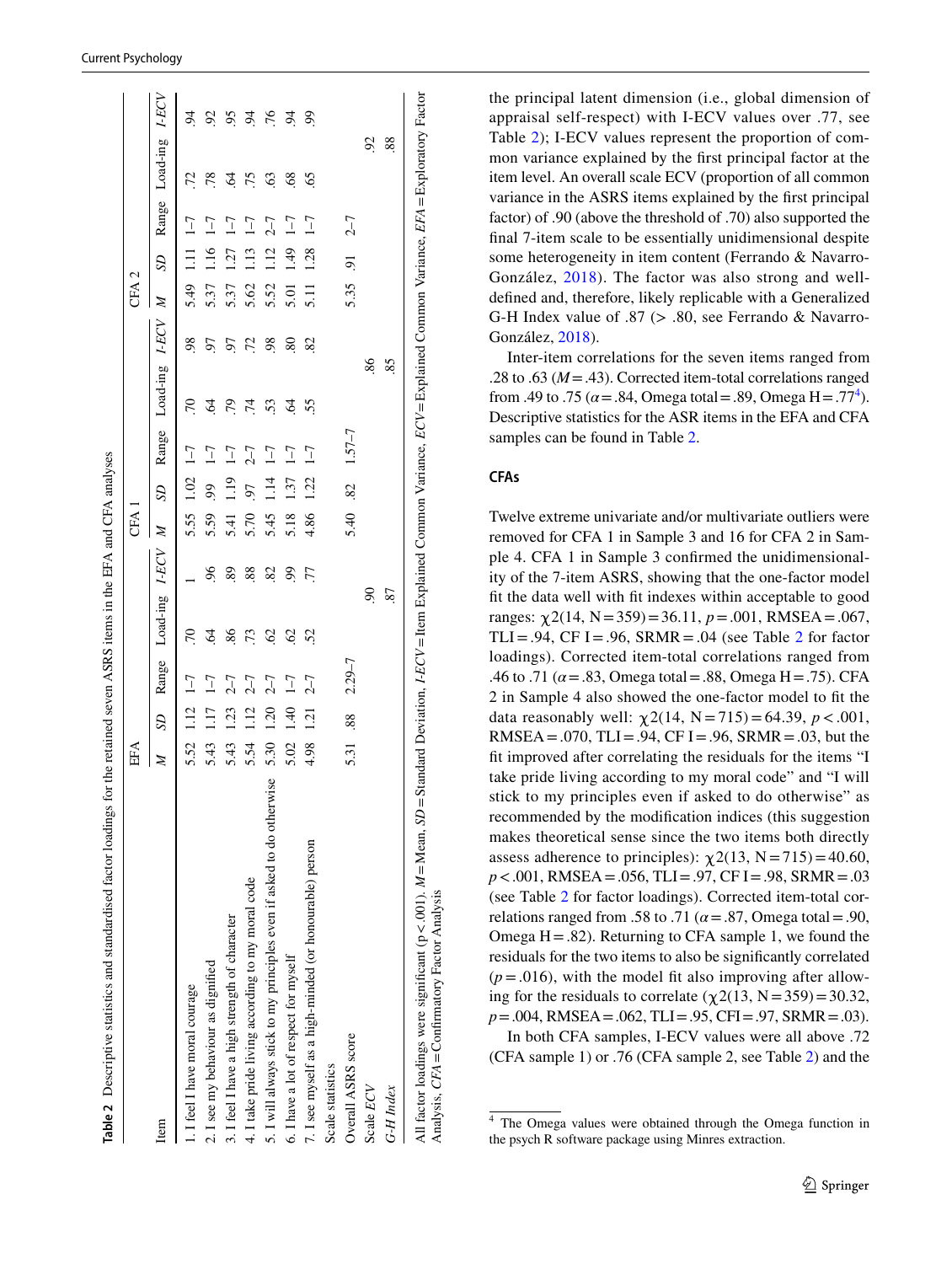overall ECV was high (see Table [2](#page-6-0)), supporting the ASRS to be essentially unidimensional. The factor was also strong and well-defned (see Table [2](#page-6-0) for G-H values). Samples 5/7 provided further evidence of a unidimensional factor structure for the  $ASS<sup>5</sup>$  $ASS<sup>5</sup>$  $ASS<sup>5</sup>$  (see Online Resource Appendix G).

#### **Test‑Retest Reliability**

The ASRS showed acceptable test-retest reliability over a three-month period with an ICC of .76 [.69, .82] ( $N = 176$ ). This supports the measure as tapping a relatively stable trait.

#### **Relationship between ASR and Global Self‑Esteem**

The manifest correlation between the ASRS and RSES in Sample 4 was .58. In accordance with our predictions, an EFA of the 7 ASRS items and 10 RSES items in FACTOR supported ASR and global self-esteem as being distinct. Indeed, parallel analysis identifed two factors, although an acceptable ft was only achieved with a 3-factor model  $(RMSEA = .072, CI<sub>95%</sub> = [.05, .08],$  vs. RMSEA (2-factors) = .088,  $CI_{95\%}$  = [.07, .10] and RMSEA (1-factor) = .135,  $CI<sub>95%</sub> = [.12, .15]$ : An ASR factor, and the RSES items divided into positive and negative self-esteem factors.

Subsequently, a CFA analysis was carried out to model ASR as a distinct subdomain of self-esteem by ftting a full bifactor model to the ASRS and RSES items with the ASRS items specifed to load on the general self-esteem (g) factor as well as a third (ASR) grouping factor alongside the positive and negative self-esteem method factors. This model was a good fit to the data  $\chi$ 2(102, N = 686) = 384.58, *p*<.001, RMSEA=.064, TLI=.97, CF I=.98). Factor loadings on the ASR factor were all signifcant and ranged from .25 to .74, indicating notable amounts of unique variance for the ASR items over the g factor, supporting ASR as a distinctive subdomain of self-esteem (Gomez et al., [2015](#page-16-22)). See Fig. 1 in Online Resource Appendix F for a pictorial representation of the model with factor loadings. A similar bifactor model but with ASR and positive self-esteem items specifed to load on the same grouping factor provided a worse fit:  $\chi$ 2(102, N = 686) = 589.34, p < .001, RMSEA =  $.083$ , TLI =  $.96$ , CFI =  $.97$ .

Lastly, we estimated a correlation of .59 between the ASR factor and the general self-esteem factor in a correlated ASR self-esteem bifactor CFA model in which a bifactor model

was ftted just to the RSES items to account for the two positive and negative self-esteem method factors (see Hyland et al., [2014](#page-16-23)). This also supported the constructs as strongly related but distinct, with 65% of the variance being unshared. The model was a good fit,  $\chi$  2(107, N = 686) = 484.81, *p*<.001, RMSEA=.072, TLI=.97, CFI=.97, after allowing the global self-respect item to cross-load on the general self-esteem factor as indicated by a large modifcation index (see Online Resource Appendix F for factor loadings).

The global self-respect item "I have a lot of respect for myself" also had the smaller loading of .25 on the ASR factor in the full bifactor model while the other ASR items had factor loadings over .50. This item was included to tap perceived respectworthiness of oneself as an honourable person, but as a more global assessment as worthy of respect, may not have been expected to load as highly on the ASR grouping factor. In particular, as a global evaluative item, it is likely to be heavily infuenced by global afective feelings of self-worth in addition to grounding in honourable character (Baumeister et al., [2003](#page-15-3)). Other research has documented face valid global ratings of overall appearance and performance to similarly load more marginally on the appearance and performance domain specifc grouping factors in a bifactor analysis (see Clucas, [2019](#page-15-1)). Supporting the ASRS as measuring a self-evaluation of respectworthiness is the stronger correlation of the total score rating for the six other items with this global item  $(r = .59)$  than with global self-esteem (*r*=.49), William's *t*(671)=4.22, *p*<.001. In addition, this global item had a high I-ECV value of .94 in the ASRS unidimensionality analysis for this sample, which was not paralleled by the more global RSES item "On the whole I am satisfed by myself" that showed an I-ECV of .46 when added to the ASRS unidimensionality analysis in this sample.

We provide additional evidence for ASR being distinct from global self-esteem in the next two phases by showing diferent association patterns for ASR and global self-esteem with other constructs. Furthermore, we demonstrate that the ASRS is primarily a measure of "realistic" self-evaluation as being a respectworthy honourable person, as opposed to simply refecting self-esteem, by showing theoretically expected association patterns with moral self, principledness and prosocial variables predicted to be specifcally related to ASR, that were not substantially infuenced by adjustment for self-esteem.

# **Phase 2: Establishing Convergent and Discriminant Validity**

Following development and validation of the ASRS, shown to be essentially unidimensional, to be reliable and to measure a construct distinct from global self-esteem, in this phase

<span id="page-7-0"></span><sup>5</sup> Although results were also supportive for Sample 6, results are not presented since part of the sample was used for the EFA analysis. When samples used in one analysis were combined with other samples for diferent analyses, there does not appear to have been any impact upon the results as interactions between the sample group and ASR in relation to the other variables investigated were non-signifcant and results were similar after adjusting for sample group.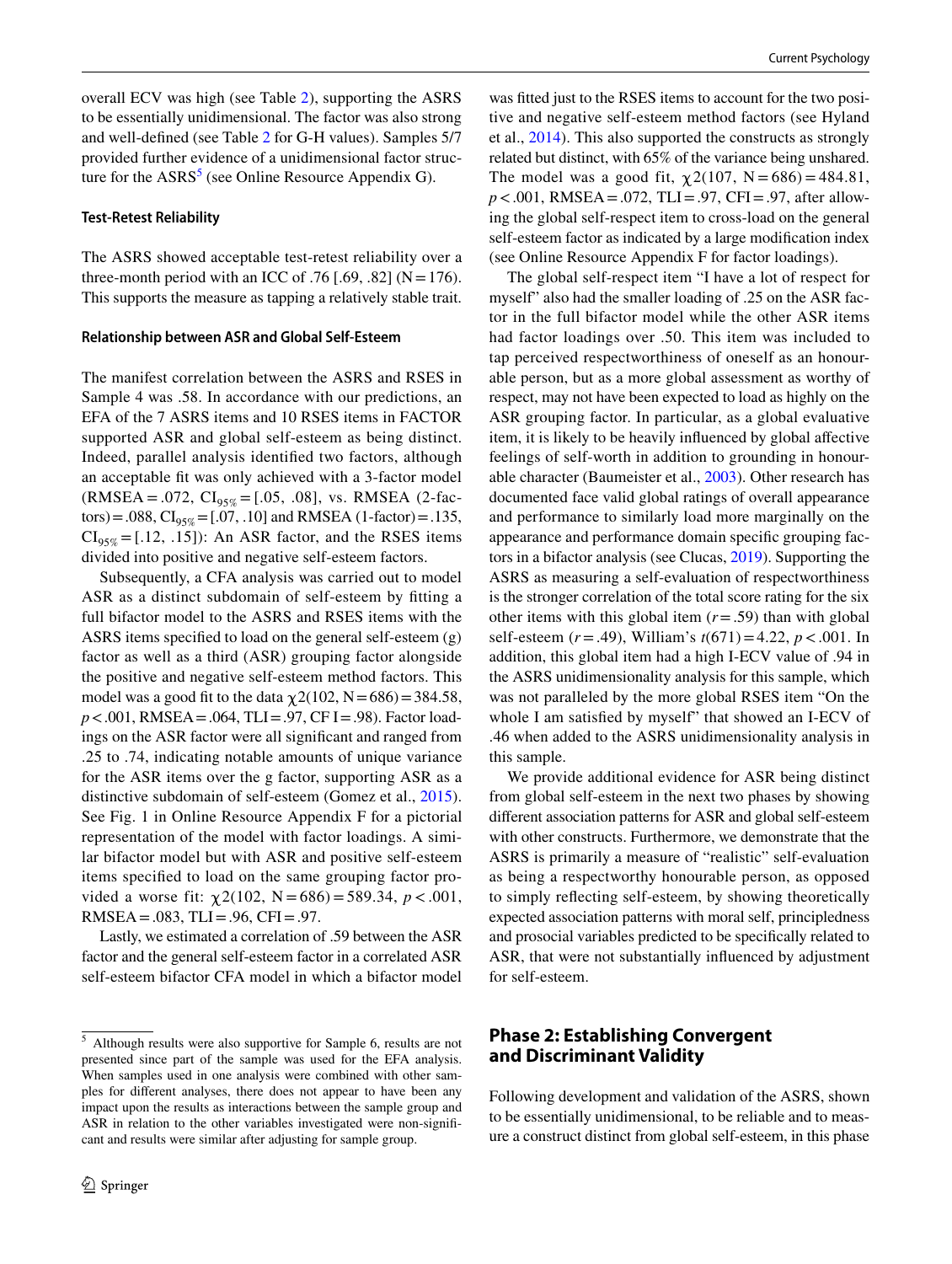we aimed to examine the convergent and discriminant validity of the ASRS with existing measures.

Given that a self-perception as moral and as having integrity plays an important role in supporting a self-perception as an honourable and respectworthy person, we selected a range of measures related to the moral self and integrity and certain "moral" personality traits, which we expected to correlate with the ASRS (to establish convergent validity), alongside other measures, which we did not expect to correlate with the ASRS (to establish discriminant validity).

We expected a moral self-concept to relate to ASR. We also expected characteristics found to motivate moral and principled behaviour to relate to ASR by facilitating a positive self-perception as moral and/or as having personal integrity across situations. These self-characteristics include: 1) moral identity, which motivates moral behaviour through a desire to behave in a manner consistent with one's sense of self (e.g., Aquino & Reed, [2002\)](#page-15-7), 2) virtue-contingent self-esteem (Crocker et al., [2003\)](#page-15-0), which motivates morally principled behaviour to maintain self-esteem, and 3) commitment to a principled as opposed to expedient ideology, which motivates principled behaviour (Schlenker, [2008](#page-16-11)). We expected these characteristics to relate more strongly to trait ASR than global self-esteem. Self-control (the ability to selfregulate one's behaviour) (Tangney et al., [2004\)](#page-16-24) is also likely to facilitate adherence to moral standards and other valued standards of conduct.

In addition, we expected trait ASR to relate to the "moral" personality traits of agreeableness and conscientiousness, because the former represents the tendency to be cooperative, considerate and helpful and the latter incorporates attributes such as self-discipline, diligence and dependability (John & Srivastava, [1999](#page-16-25)), which facilitate a self-perception as a principled, honourable and respectworthy person (Clucas, [2019](#page-15-1); Frei & Shaver, [2002\)](#page-16-3). On the other hand, we did not expect ASR to relate to neuroticism other than through its relationship with global self-esteem. People high in trait ASR could still experience feelings of tension and moodiness.

We also did not expect the humility personality dimensions of modesty and greed-avoidance to relate to ASR in a systematic way; Although modesty is a positive moral trait, modest individuals may not rate themselves highly for the excellence of their character, and motivations for high social status and wealth are not strictly immoral or necessarily dishonourable so long as they are not at the expense of others.

As a specifc self-evaluation based on self-perception as being a respectworthy honourable kind of person, we expected trait ASR to be distinct from other self-esteem facets that are not based on moral or honourable character such as academic, social, appearance and physical ability self-evaluations, and to be weakly related to them after adjusting for their common relationship to global self-esteem given the reciprocal relationship between specifc self-evaluations attached to diferent domains and global self-esteem (see Rosenberg et al., [1995](#page-16-5)).

Subsidiary to testing the relationships described above to provide evidence of convergent and discriminant validity, we aimed to provide additional evidence of convergent validity using a behavioural measure of security in moral self-image; we expected high ASR individuals to possess a secure moral self-image since they have a confdently held self-perception as being a respectworthy honourable person. We also explored the ASRS's relationship with impression management (IM).

## **Method**

#### **Samples**

Demographic sample details on age, gender and country of residence can be found in Table [1](#page-3-0). Sample 4a consisted of a subgroup of 456 non-student adults from Sample 4 recruited through Prolifc Academic who completed the ASRS, RSES and measures of agreeableness, conscientiousness and neuroticism (John & Srivastava, [1999](#page-16-25)). Two weeks later (temporal separation introduced to reduce common method bias), 265 were invited to complete measures of moral self-concept, moral self-characteristics facilitating moral behaviour, commitment to a principled ideology (referred to as "principledness" thereafter), selfcontrol, humility personality dimensions and impression management, receiving an additional £3 to the £1.30 initially received. Nine and 17 respondents were respectively excluded from the frst and second questionnaire for failing attention checks.

Sample 5 consisted of 407 adults recruited from the UK university student community (students and acquaintances of a student researcher<sup>2</sup>) through RPS and Facebook  $(N = 302)$ , or from the American web platform Reddit <https://www.reddit.com>( $N = 105$ ) who completed measures of self-esteem facets not based on moral or honourable character, alongside the ASRS and the RSES. The pattern of results was similar in the university student community and Reddit sample (*M*age=26.60 (*SD* =7.76), 64% with degree or above qualifcation) and adjusting for recruitment source did not change the results, so we combined the samples.

For the subsidiary investigation that aimed to provide additional evidence of convergent validity using a behavioural measure of security in moral self-image, a sample of 109 UK university students (29 males, 79 females; 82 undergraduates, 23 postgraduates) was recruited through RPS and face to face across campus.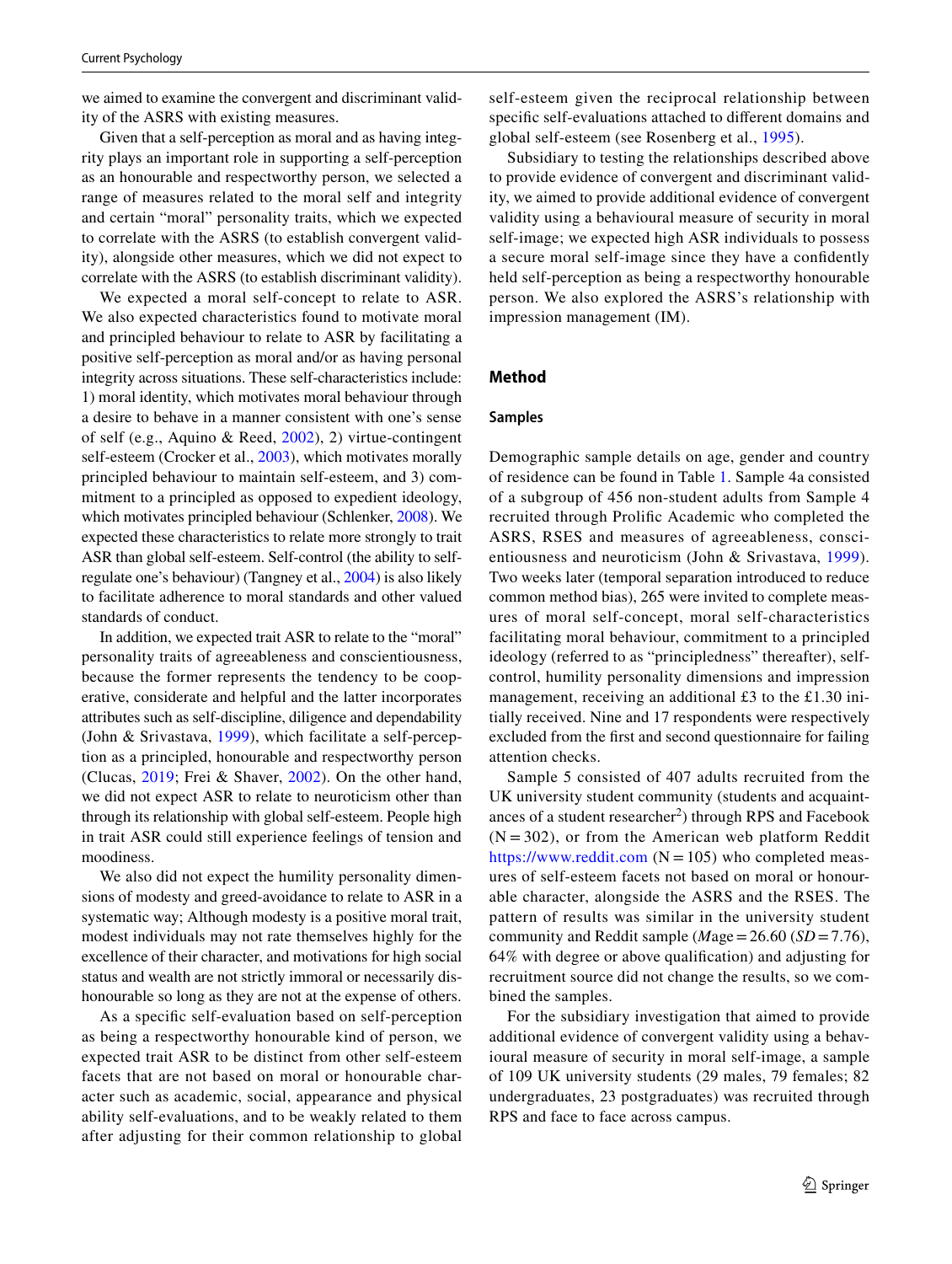#### **Measures**

Sample 4a and Sample 5 completed the ASRS (respectively  $\alpha$  = .86 and  $\alpha$  = .83) and the RSES ( $\alpha$  = .92 and  $\alpha$  = .91). They also completed the following convergent and/or discriminant validity measures.

**Convergent Validity Measures** These were completed by Sample 4a and included the Big Five Personality Inventory (BFI) 5-point Likert 9-item Agreeableness (*α*=.78) and 9-item Conscientiousness (*α*=.77) subscales (John & Srivastava, [1999\)](#page-16-25); the 12-item 8-point Likert Honesty/Reliability moral self-concept subscale of the Self-Description Questionnaire III (Marsh & O'Neill, [1984\)](#page-16-12) (*α*=.81); Aquino and Reed's [\(2002](#page-15-7)) 5-item 5-point Likert measures of moral identity internalisation ( $\alpha$  = .81) and symbolisation ( $\alpha$  = .83) measuring the extent to which moral traits are central to the self-concept, and are refected in the person's actions in life, respectively; 5-item 7-point Likert virtue subscale of the Contingency of Self-Worth scale (Crocker et al.,  $2003$ ) ( $\alpha$  = .86), measuring the extent to which self-esteem is contingent on moral adequacy; the 18-item 5-point Likert Integrity Scale (Schlenker, [2008](#page-16-11)) ( $\alpha$  = .85), measuring the strength of commitment to a principled ideology (i.e., principledness); and 13-item 5-point Likert Brief Self-Control Scale (Tangney et al.,  $2004$ ) ( $\alpha$  = .85), measuring the ability to self-regulate one's behaviour.

**Discriminant Validity Measures** These were the BFI 8-item Neuroticism ( $\alpha$  = .90) subscale (John & Srivastava, [1999\)](#page-16-25) and the 4-item 5-point modesty and greed-avoidance HEX-ACO Personality Inventory-Revised subscales (*α*=.66 for each) (Lee & Ashton, [2004](#page-16-26)) completed by Sample 4a, as well as the Fleming and Courtney's ([1984](#page-16-27)) revised Janis-Field Feelings of Inadequacy 5-point Likert subscales measuring physical appearance (5-item,  $\alpha$  = .66), academic (7-item,  $\alpha$  = .72), physical ability (5-item,  $\alpha$  = 82) and social confidence (12-item,  $\alpha$  = .88) domain-specific self-evaluations completed by Sample 5.

**Impression Management** Impression management (IM) was measured in Sample 4A using the 13-item Marlowe-Crowne Social Desirability Scale (MCSDS) - short form (Reynolds, [1982](#page-16-28)) with response options yes/no  $(\alpha = .64)$ .

## **Subsidiary Investigation: Behavioural Measure of Security in Moral Self‑Image**

Participants were invited to take part in an adapted Implicit Association test (IAT); they had to rapidly categorise moral trait adjectives and their antonyms into the categories "me or moral" or "not me or immoral" ("non-threatening" critical trials) or into the categories "me or immoral" or "not me or moral" ("threatening" critical trials). It was predicted high ASR participants would experience the "threatening" trials as less threatening to their self-concept and be quicker at accurately categorising the trait adjectives in those trials, showing less diference in mean response latency between the two critical trials for the accurate trials (full details of the method are provided in Online Resource Appendix J).

## **Statistical Analysis**

Pearson (or Spearman) zero-order and partial correlations (obtained through multiple linear regression analyses with ASR and self-esteem as predictors) were used to examine the relationships between ASR and the convergent, discriminant and impression management measures. In both this phase and Phase 3, we examine ASR's relationship with other variables before and after adjusting for global self-esteem to gain a clearer picture of the infuence of grounded or "realistic" ASR over and above the infuence of self-enhancing biases and global afective evaluations of self-worth. An EFA using RML extraction and Promin rotation in FACTOR 10.8.04 was also used to support ASR as being distinct from selfesteem facets not based on moral or honourable character.

## **Results and Discussion**

The correlations between ASR and self-esteem were .60 in Sample 4A and .63 in Sample 5.

#### **Moral Self, Principledness, and Personality Variables**

In line with our predictions, Pearson (or Spearman) zeroorder and partial correlations showed the ASRS (*M,*   $SD = 37.54$ , 6.24) was significantly positively correlated with measures of moral self-concept, moral identity internalisation and symbolisation, virtue-contingent self-esteem, principledness, self-control, agreeableness and conscientiousness (before and after adjusting for self-esteem) $<sup>67</sup>$  $<sup>67</sup>$  $<sup>67</sup>$  $<sup>67</sup>$  but</sup>

<span id="page-9-0"></span><sup>6</sup> In all studies, results were similar when the RSES self-respect item was removed.

<span id="page-9-1"></span><sup>7</sup> SEM analyses in Mplus further supported claims of ASR's incremental validity over self-esteem from the multiple regression analyses; we obtained good ftting models using WLSMV and applying a full bifactor model to the RSES and ASRS items with the latter specifed to load on both the general SE and its own grouping factor (as described in Phase 1 - Relationship with Global Self-esteem section). A few diferences emerged for SE results with the general SE factor showing non-signifcant associations with moral self-characteristics, principledness and agreeableness, and a signifcant relationship to the overall altruistic measure, after adjusting for the ASR factor. The well-being analysis was more problematic; given the complexity of and similarity between the constructs, the best ftting model (a just acceptable ft) was only achieved when the total well-being score was used, which we modelled as a single indicator to account for measurement error; this analysis supported the regression fndings.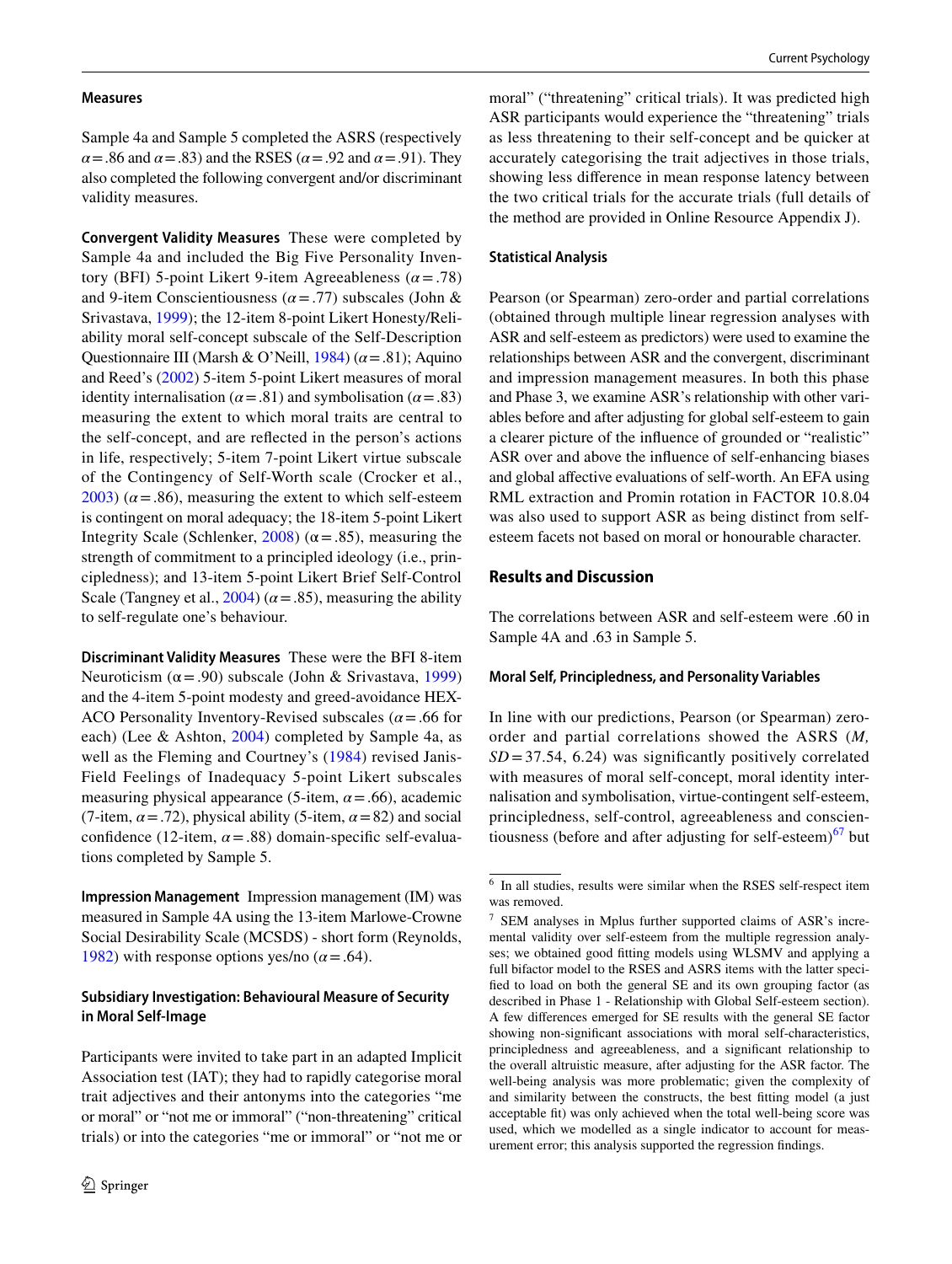<span id="page-10-0"></span>**Table 3** Zero-order and partial correlations with convergent, discriminant and criterionrelated validity measures

|                                                  | M     | <b>SD</b> | Zero-order correla-<br>tions |                  | Partial correlations |           | Williams' t |  |
|--------------------------------------------------|-------|-----------|------------------------------|------------------|----------------------|-----------|-------------|--|
|                                                  |       |           | <b>ASR</b>                   | <b>SE</b>        | <b>ASR</b>           | <b>SE</b> |             |  |
| <b>Convergent Measures</b>                       |       |           |                              |                  |                      |           |             |  |
| Moral self-concept                               | 73.35 | 11.04     | $.43***$                     | $.20**$          | $.39***$             | $-.07$    | 4.39***     |  |
| Moral id internalisation                         | 22.10 | 2.85      | $.26***a$                    | .03 <sup>a</sup> | $.20**$              | $-.16*$   | $4.20***$   |  |
| Moral id symbolisation                           | 14.42 | 4.23      | $.26***$                     | .07              | $.28***$             | $-.12$    | $3.44***$   |  |
| Principledness                                   | 63.83 | 9.43      | $.28***^{a}$                 | .02 <sup>a</sup> | $.29***$             | $-.17*$   | $4.71***$   |  |
| Virtue contingent SE                             | 27.10 | 5.26      | $.26***a$                    | .01 <sup>a</sup> | $.32***$             | $-.19**$  | $4.57***$   |  |
| Self-control                                     | 39.59 | 8.76      | $.44***$                     | $.40***$         | $.28***$             | $.17**$   | .77         |  |
| Agreeableness                                    | 33.00 | 5.59      | $.36***$                     | $.31***$         | $.26***$             | $.11*$    | 1.24        |  |
| Conscientiousness                                | 32.97 | 6.51      | $.51***$                     | $.52***$         | 29***                | $.32***$  | $-.28$      |  |
| Discriminant measures                            |       |           |                              |                  |                      |           |             |  |
| Neuroticism                                      | 24.02 | 7.26      | $-.42***$                    | $-.69***$        | .01                  | $-.61***$ | $8.53***$   |  |
| Modesty (av. score)                              | 3.96  | .66       | $-.17*$                      | $-.27***$        | $-.02$               | $-.23***$ | 1.80        |  |
| Greed avoidance (av. score)                      | 3.20  | .92       | .02                          | $-.01$           | .02                  | $-.02$    | .52         |  |
| Appearance SE                                    | 13.02 | 4.55      | $.31***$                     | $.45***$         | .05                  | $.35***$  | $-3.58***$  |  |
| Academic SE                                      | 20.61 | 5.26      | $.23***$                     | $.34***$         | .02                  | $.26***$  | $-2.66**$   |  |
| Physical ability SE                              | 13.67 | 4.87      | $.22***$                     | $.36***$         | .002                 | $.30***$  | $-3.42***$  |  |
| Social SE                                        | 32.37 | 9.59      | 35***                        | $.56***$         | .01                  | .49***    | $-5.66***$  |  |
| Criterion-related validity (continuous) measures |       |           |                              |                  |                      |           |             |  |
| <b>Altruism Scale</b>                            | 55.64 | 13.89     | $.20**$                      | .10              | $.22**$              | $-.05$    | 1.66        |  |
| Revenge motivations <sup>b</sup>                 | 11.17 | 4.69      | $-.17**$                     | $-.09$           | $-.14**$             | .001      | $-1.65$     |  |
| Avoidance motivations <sup>b</sup>               | 25.82 | 5.79      | $-.08$                       | $-.12*$          | $-.01$               | $-.10$    | .82         |  |
| Well-being                                       | 44.64 | 10.34     | $.56***$                     | $.69***$         | $.22**$              | $.58***$  | $-3.16**$   |  |

\**p*<.05, \*\**p*<.01, \*\*\* *p*<.001. *ASR*: appraisal self-respect, *SE*: self-esteem, av.: average. *M*=Mean,  $SD =$ Standard Deviation, av. = average. <sup>a</sup>Spearman rho coefficients are reported for these variables since they were not normally distributed. <sup>b</sup>These analyses included the amends manipulation and the interaction between amends and ASR (or SE) for ASR and SE analyses respectively in a multiple regression model. *Williams' t* compared zero order correlations for ASR and SE (two-tailed test)

showed weak and non-signifcant relationships to constructs theorised to be unrelated to ASR, including neuroticism, modesty (the latter two after adjusting for global selfesteem<sup>6</sup>), and greed-avoidance (see Table  $3$  and Online Resource Appendix H for correlations between the measures). This provides evidence of convergent and discriminant validity for the ASRS.

In contrast to ASR, self-esteem  $(M, SD = 29.24, 6.47)$ showed non-signifcant correlations with moral identity internalisation and symbolisation, virtue-contingent selfesteem, and principledness, and the correlations were signifcantly weaker than those with ASR (see Table [3\)](#page-10-0). Moreover, compared to ASR, moral self-concept showed a weaker correlation with self-esteem and was no longer related to self-esteem after adjusting for ASR (see Table [3\)](#page-10-0), which is consistent with our conceptualisation of ASR as encompassing, but broader than, moral self-appraisal, involving a more general evaluation of oneself as being a respectworthy honourable person, and also suggests a critical role of ASR for self-worth relating to positive moral self-appraisal.[8](#page-10-1)

<span id="page-10-1"></span><sup>8</sup> Findings were similar using a composite measure of agreement with moral character strengths of kindness, honesty and fairness  $(\alpha = .83)$  from the VIA-survey 72 (Peterson & Seligman, [2004](#page-16-8)) administered to a subsample of the test-retest reliability sample (Sample 4B)  $(N=148)$ , with the measure showing a stronger correlation with ASRS than RSES (the correlation between the measure and RSES was also weaker than that between ASRS and RSES), and the relationship with RSES disappearing after adjusting for ASR, both at baseline and when three-months follow-up ASRS and RSES scores were used  $(N=108)$ , further supporting ASR as a broader self-evaluation that encompasses moral self-appraisal (see Online Resource Appendix I for details of analyses and results). We also expected ASR to be distinct from moral self-esteem, as measured by the MSEI (O'Brien, 1980); although that measure puts more emphasis on satisfaction with the way one lives up to one's moral values, it is still narrower in content than ASR. Indeed, O'Brien found moral self-esteem to correlate at .38 with global self-esteem, as opposed to a manifest correlation of .58 between ASR and self-esteem in the present work.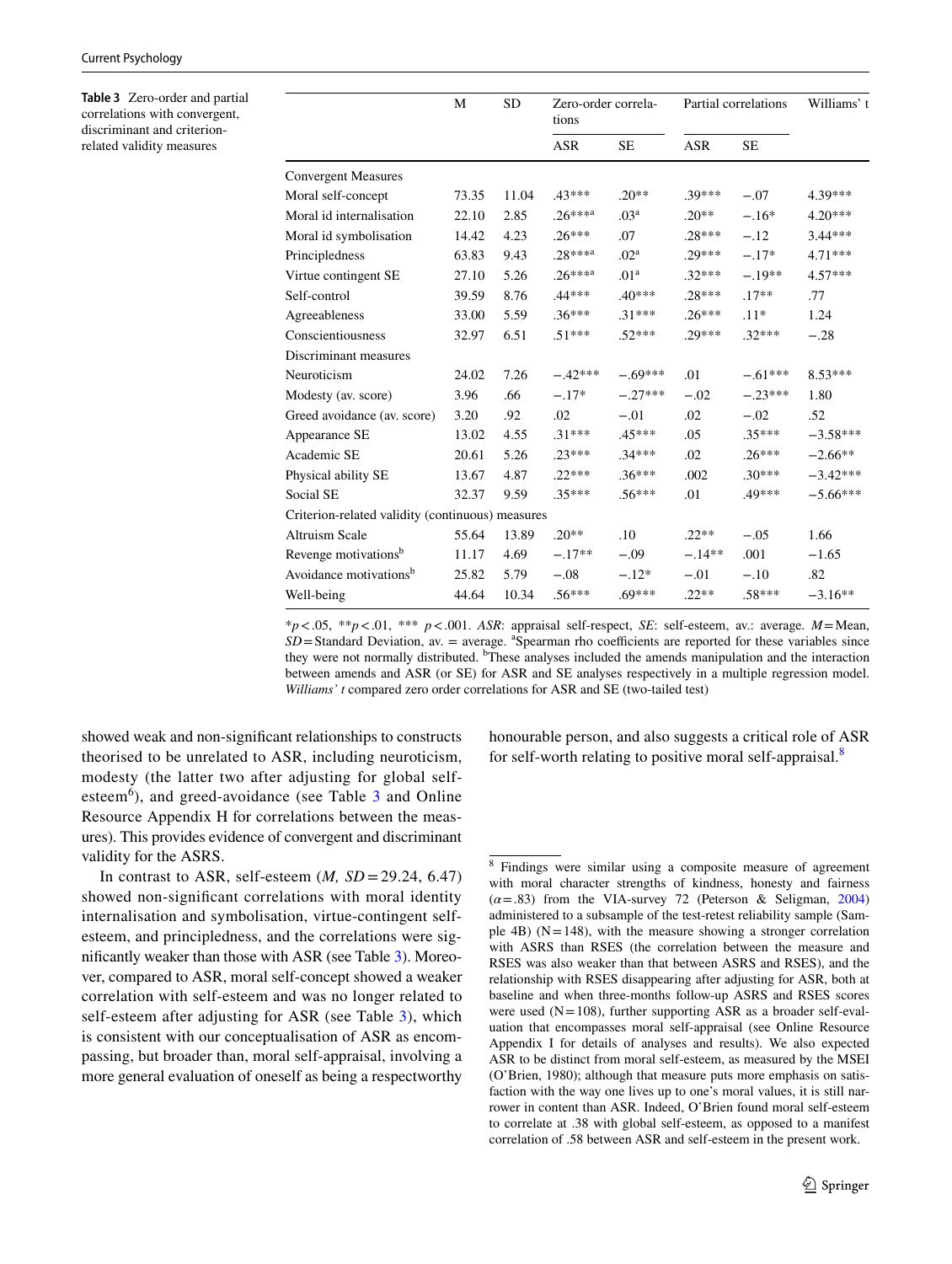#### **Self‑Evaluations Not Based on Honourable Character Traits**

The ASRS  $(M, SD = 37.40, 6.18)$  was significantly related to physical appearance, academic, physical ability and social confdence domain specifc self-evaluations, but correlations ranged between .22 and .35 (see Table [3](#page-10-0)), indicating ASR was distinct from these, only sharing between 4.8% and 12.3% of variance with each. An EFA also supported fve distinct factors, with correlations between ASR and the other four self-evaluations ranging between .17 and .32; the ASR rotated factor explained 19% of the variance (see Online Resource Appendix I for a fuller description of results). Correlations were close to zero and non-signifcant after adjusting for global self-esteem<sup>6</sup>, further supporting the scale's discriminant validity. On the other hand, relationships between non-honourable domain specifc self-evaluations and self-esteem (*M, SD*=27.06, 6.17) were moderate to large, stronger than those with ASR, and remained substantial after adjusting for ASR (see Table [3](#page-10-0)). This provides additional evidence of ASR being distinct from self-esteem.

#### **Relationship with Impression Management**

The ASRS was signifcantly correlated with the MCSDS (respectively  $r(245) = .42$ ,  $p < .001$  and  $r(243) = .31$ , *p*<.001, before and after adjusting for self-esteem). This could indicate a response bias with respondents claiming to have high ASR to present themselves favourably or could be explained by the fnding that high IM scorers tend to have an agreeable and interpersonally adjusted personality with high levels of self-control (Uziel, [2010](#page-17-2)). However, acknowledging the caveat that social desirability responding (SDR) scale scores are inherently ambiguous in that it is difficult to separate self-report bias from true personality, a similar pattern of results was found when controlling for SDR scores, with relationships being slightly weaker but still signifcant.

## **Subsidiary Investigation: Behavioural Measure of Security in Moral Self‑Image**

In support of high ASR participants having a more secure moral self-image, higher ASR participants showed less of a diference in response latency between the critical trials (*r*=−.22, *p*=.036). Self-esteem was not related to this measure. Interestingly, high ASR participants also recalled more of the moral trait adjectives presented during the adapted IAT  $(r=.27, p=.009)$ , consistent with having a more highly articulated self-schema as moral, as expected if deriving worth from evaluating themselves positively in the moral domain (see Online Resource Appendix J for full details of the analyses and results).

# **Phase 3: Examining Associations with Behavioural and Psychological Outcomes**

In this section, we examine the ASRS's association with behavioural and psychological outcomes, including prosocial behaviour and well-being.

We expected trait ASR to relate to prosocial behaviour since acting in ways that beneft others (for instance, donating blood or money, or volunteering) demonstrates noble and admirable character, which attracts honour and respect (Frei & Shaver, [2002;](#page-16-3) Uskul et al., [2012](#page-17-0)). The desire to maintain a self-perception as being a respectworthy honourable person is therefore likely to motivate prosocial behaviour, regardless of the perceived moral obligation to perform the prosocial behaviour (see De Groot & Steg, [2009\)](#page-16-14).

However, ASR also necessitates behaving in ways that do not compromise honour by asserting one's worth when wronged (Telfer, [1968\)](#page-17-1). An individual high in ASR may, therefore, be reluctant to adopt the prosocial response, for instance, forgive a friend when they have betrayed them, despite forgiveness being the superior moral course of action, whilst restraining from engaging in revenge tendencies of returning harm for harm since this is a dishonourable response.

We also expected trait ASR to relate to well-being through increased self-esteem, but also over-and-above self-esteem level because of secure feelings of self-worth from a confdent well-founded self-perception as having honourable character traits that call for respect from oneself and others (Dillon, [2010](#page-16-1); Paradise & Kernis, [2002\)](#page-16-16). Moreover, we expected ASR to be associated with well-being as a specifc self-evaluation associated with enhanced self-regulation and value-congruent behaviour (Hofmann et al., [2014\)](#page-16-29), and greater connection to community through prosocial acts and reputation as trustworthy, and possibly a greater sense of purpose or meaning in life.

## **Method**

## **Samples**

Demographic sample details on age, gender and country of residence can be found in Table [1](#page-3-0). Sample 6 was used to investigate the relationship between ASR and prosocial behaviour and consisted of 251 university students and acquaintances of a student researcher<sup>2</sup> recruited through RPS, social networking sites and face to face contacts on and off campus. In addition, Sample 4A of non-student adults recruited through Prolifc Academic completed a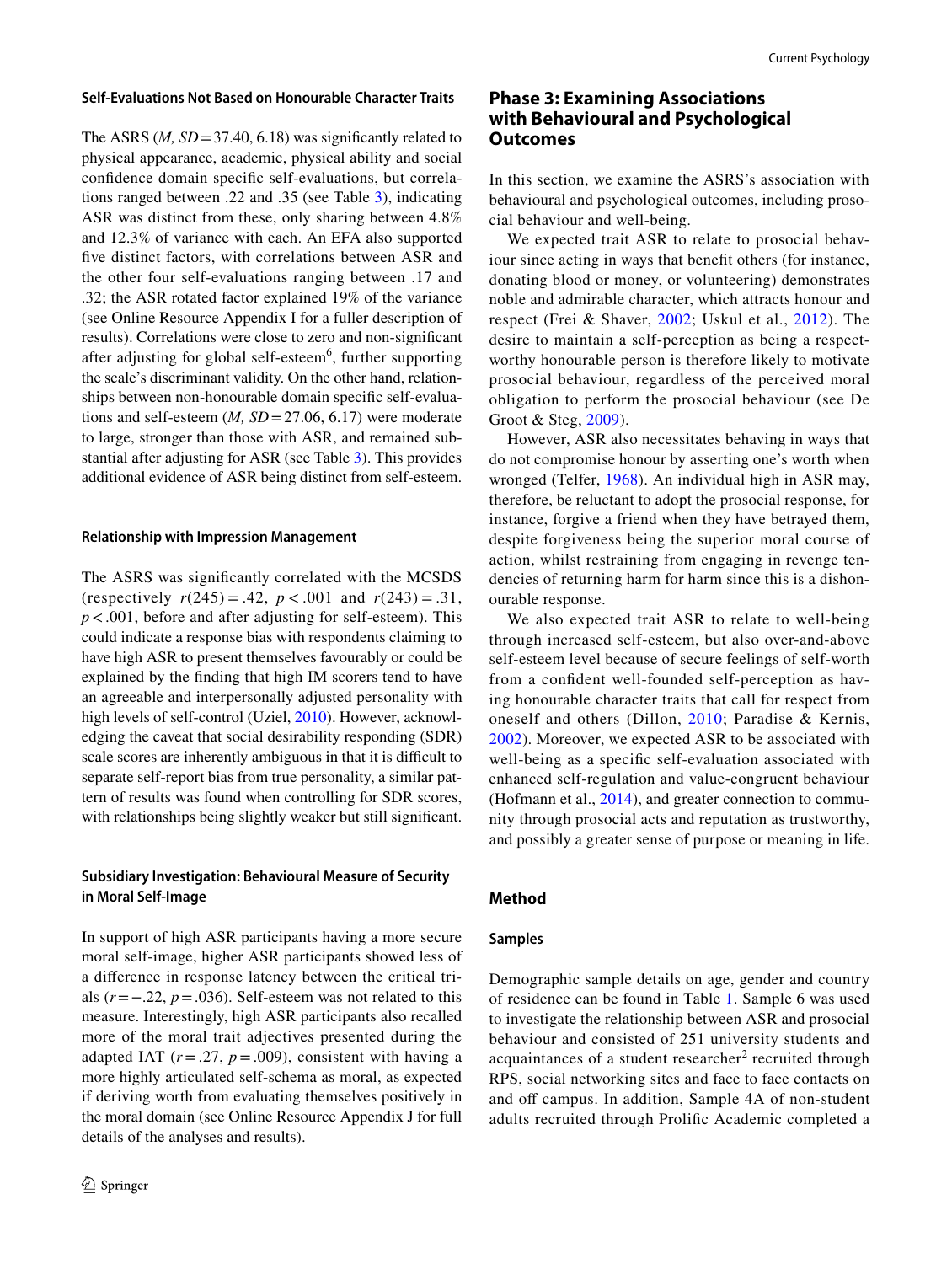quasi-behavioural measure of prosocial behaviour twoweeks after completing the ASRS and RSES.

Sample 7 was used to investigate the relationship between ASR and forgiveness in response to a betrayal and consisted of 386 adults: 188 UK university students recruited through RPS and 105 Reddit users from Sample 5, with another 93 UK university students and acquaintances of a student researcher<sup>3</sup> recruited through RPS and face-to-face on and off campus. As for Sample 5, the pattern of results was similar in the university student community and Reddit sample so the samples were combined.

Sample 4B (described on p.9) was used to investigate the relationship between ASR and well-being.

#### **Measures**

The 20-item 5-point Likert Self-report Altruism Scale (Rushton et al., [1981\)](#page-16-30) was completed by Sample 6, alongside the ASRS ( $\alpha$  = .85), the RSES ( $\alpha$  = .91). It measures the frequency of engaging in altruistic acts towards strangers or acquaintances ( $\alpha$  = .85).

A quasi-behavioural measure of prosocial behaviour was completed by Sample 4a, which asked participants to report on whether they had engaged in six typical altruistic activities within the past two years to encourage concrete refection on behaviours performed, including donating goods/ money to the needy, donating blood, buying charity holiday cards, volunteering at a charitable organisation, helping push a stranger's car that was broken or out of gas (or called for help) and visiting friends/family at a nursing home (adapted from Aquino & Reed, [2002](#page-15-7) and Rushton et al., [1981](#page-16-30)). They were considered to have engaged in prosocial behaviour if they had performed at least one of the activities, following Aquino and Reed ([2002](#page-15-7)).

Forgiveness in response to a betrayal was measured in Sample 7 by asking participants to imagine themselves in a situation in which a close friend had betrayed them, which was adapted from Luchies et al.  $(2010)$  $(2010)$  (secondary to the investigation, the study also manipulated amends made in the scenario, see Online Resource Appendix J for the scenario verbatim and fuller details of the method) and then indicate their level of forgiveness towards the friend who hurt them by completing the 12-item 5-point Likert Transgression-Related Interpersonal Motivation Scale (McCullough et al., [1998](#page-16-31)), measuring post-transgression avoidance  $(\alpha = .87)$  and revenge motivations  $(\alpha = .89)$ underpinning forgiveness. They frst completed the ASRS  $(\alpha = .83)$  and single 7-point Likert scale global self-esteem item validated by Robins et al. [\(2001](#page-16-32)).

Mental well-being (or positive mental health) was completed by Sample 4B using the 14-item 5-point Likert Warwick-Edinburgh Mental Well-being scale (Tennant et al.,  $2007$ ) ( $\alpha$  = .94), which encapsulates affective-emotional as

well as cognitive-evaluative dimensions of well-being and psychological functioning (Tennant et al., [2007](#page-17-3)), alongside the ASRS ( $\alpha$  = .86) and the RSES ( $\alpha$  = .92).

#### **Statistical Analysis**

Pearson zero-order and partial correlations (obtained through multiple linear regression analyses with ASR and self-esteem as predictors) were used to examine the relationship of ASR with altruism scale scores and well-being. A multiple regression model that also included the amends manipulation, and the interaction between amends and ASR was used to examine the relationship between ASR and forgiveness scores. Logistic regression models were used to examine the relationship between ASR and the quasibehavioural measure of prosocial behaviour, and examine the infuence of moral self-variables, principledness and moral personality variables.

## **Results and Discussion**

The correlation between ASR and self-esteem was .60 in Sample 4A, .59 in Sample 4B, .56 in Sample 6 and .55 in Sample 7.

#### **Prosocial Behaviour**

As predicted, *altruism scale* scores were signifcantly related to ASR  $(M, SD = 36.79, 6.07)$  over-and-above self-esteem  $(M, SD = 28.33, 5.81)$  (see Table [3\)](#page-10-0)<sup>7</sup>.

Percentages of participants having engaged in each altruistic activity ranged from 16.9% to 50%, except donating goods or money to the needy, which 90.7% of respondents reported having done in the past two years. Because this behaviour was performed by most respondents, it was excluded from the overall measure of altruistic activities within the past two years, and analysed separately. This resulted in 186 respondents (75%) having engaged in at least one of the 5 remaining activities and 62 respondents (25%) not having engaged in any of the 5 activities. The behaviour of donating goods or money to the needy might have been more common because it entailed a greater perceived personal moral obligation due to a lack of engagement being less easily excusable than for the other activities (De Groot & Steg, [2009\)](#page-16-14). Therefore, we might have expected moral self-variables and principledness should relate to this behaviour, but not necessarily the overall measure of altruism, whilst ASR should independently relate to both measures.

A one standard deviation increase in ASR was associated with a 57% increase in the odds of having engaged in altruistic activities within the past two years. Self-esteem was also signifcantly associated with this outcome but ASR remained significant after controlling for self-esteem (see Table  $4$ )<sup>7</sup>.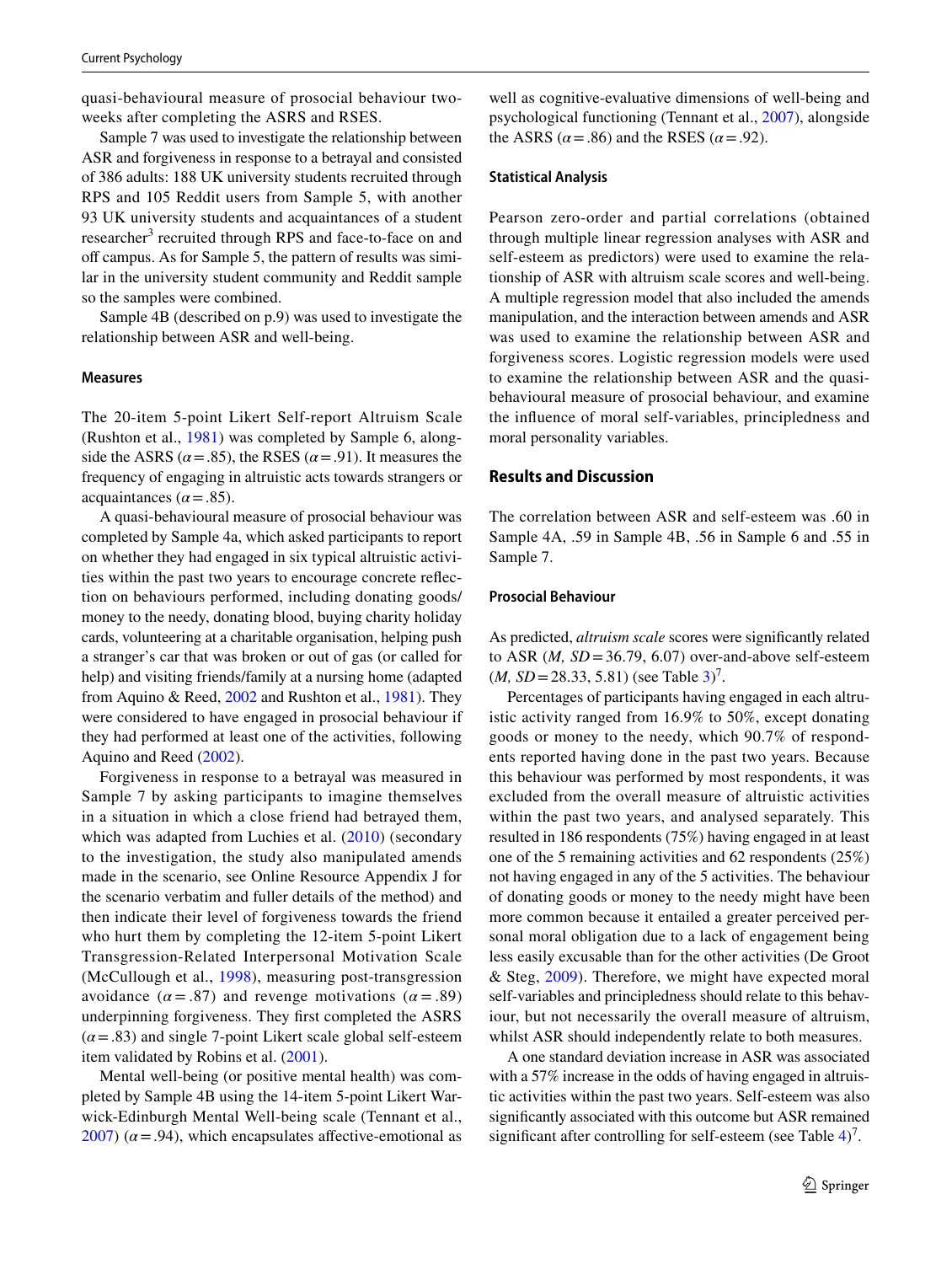<span id="page-13-0"></span>**Table 4** Results of single and multiple binary logistic regressions for prosocial behaviour measures

|                      | Overall measure of altruistic activities |         |          | Not donating goods or money |         |         |  |
|----------------------|------------------------------------------|---------|----------|-----------------------------|---------|---------|--|
| Independent variable | <i>OR</i> (95% <i>CI</i> )               | Std. OR | Wald     | OR (95% CI)                 | Std. OR | Wald    |  |
| ASR                  | 1.07(1.024, 1.123)                       | 1.57    | $8.96**$ | .90(.839, .964)             | .51     | 8.99**  |  |
| Self-esteem          | 1.05(1.005, 1.100)                       | 1.38    | $4.80*$  | 1.01 (.94, 1.079)           | 1.04    | .19     |  |
| Multivariate model:  |                                          |         |          |                             |         |         |  |
| ASR                  | 1.06(1.003, 1.125)                       | 1.48    | $4.32*$  | .91(.836, .986)             | .54     | $5.27*$ |  |
| Self-esteem          | $1.02$ (.967, 1.084)                     | 1.16    | .66      | $1.07$ (.98, 1.17)          | 1.55    | 2.31    |  |
| Nagelkerke $R^2$     | .07                                      |         |          | .05                         |         |         |  |

\**p*<.05, \*\*p<.01, \*\*\**p* <. 001. *Std. OR*=Standardised Odds Ratio, *CI*=confdence interval

None of the moral self-variables, principledness or moral personality variables (including modesty) significantly related to this outcome.

A one standard deviation increase in ASR was associated with a 49% decrease in the odds of not donating goods or money to the needy within the past two years. The relationship remained signifcant after adjusting for self-esteem, which was not signifcantly related to the outcome (see Table  $4$ <sup> $\degree$ </sup>. After adjusting for internalisation and modesty, which emerged as unique predictors amongst all moral selfvariables, principledness and moral personality variables, ASR was still signifcantly related to donating goods or money (*OR* ( $CI_{95\%}$ ) = .91 [.845, .983], *Wald* = 5.75, *p* = .016, standardised  $OR = .55$ ). Importantly, ASR was independently associated with prosocial behaviour over-and-above the infuence of moral self and principledness constructs. ASR was not signifcantly related to gender, and controlling for gender did not change the pattern of results.

With regard to ASR's relationship to *forgiveness*, ASR  $(M, SD = 37.50, 5.91)$  was significantly negatively related to revenge motivations - including after adjusting for selfesteem<sup>8</sup> (*M*, *SD* = 3.88, 1.57) - but was not significantly related to avoidance (see Table [3](#page-10-0)). Self-esteem was not related to revenge. There was a main efect of amends but no interactions between ASR (or self-esteem) and amends (see Online Resource Appendix J for a fuller account of the results). These fndings further support ASR as being distinct from self-esteem and its unique implications for prorelationship behaviour (see Kumashiro et al., [2002](#page-16-2)).

## **Well‑Being**

ASR  $(M, SD = 37.37, 6.55)$  was indeed found to be signifcantly related to mental well-being, independently of

self-esteem (*M*,  $SD = 26.71$ , 6.40) (see Table [3](#page-10-0))<sup>7,[9](#page-13-1)</sup> highlighting its value for psychological outcomes.

## **General Discussion**

The term 'self-respect' is widely used in everyday discourse. However, rather surprisingly, the concept it refects has been the subject of little psychological research, but rather discussion of a more philosophical nature. We have developed a short unidimensional measure of trait appraisal self-respect (ASR), conceptualised as a disposition to perceive oneself as a respectworthy honourable person. We developed items to capture key respectworthy honourable character traits and have presented evidence to support the scale's internal and test-retest reliability, unidimensional factor structure as well as convergent, discriminant and criterion validity, in line with theoretical expectations.

In this empirical work, trait ASR was found, as predicted, to be related to, yet distinct from related constructs, including measures of moral self, principledness and global selfesteem, supporting its construct validity. ASR was shown to be strongly related but distinct from self-esteem in EFA, bifactor CFA and SEM analyses and correlations with other constructs. We provided support for ASR being a distinctive subdomain of self-esteem, and also showed it to be distinct from academic, social, appearance and physical ability self-esteem facets. As a subjective self-evaluation as being a respectworthy honourable person, ASR is likely infuenced by global self-esteem to some extent in addition to having an honourable character. Despite this, ASR uniquely

<span id="page-13-1"></span><sup>9</sup> Additional analyses in a subsample of Sample 4B showed ASR related to well-being independently of the composite measure of agreement with moral character strengths of kindness, honesty and fairness (as described in footnote 8) and self-esteem,  $r(145) = .22$ , *p*=.008, providing additional evidence for ASR and moral selfappraisal being distinct constructs. ASR was also related to the wellbeing measure independently of recognition self-respect (see footnote 3) and self-esteem in a UK university student subsample of Sample 7 recruited through RPS, *r*(184)=.22, *p*=.003.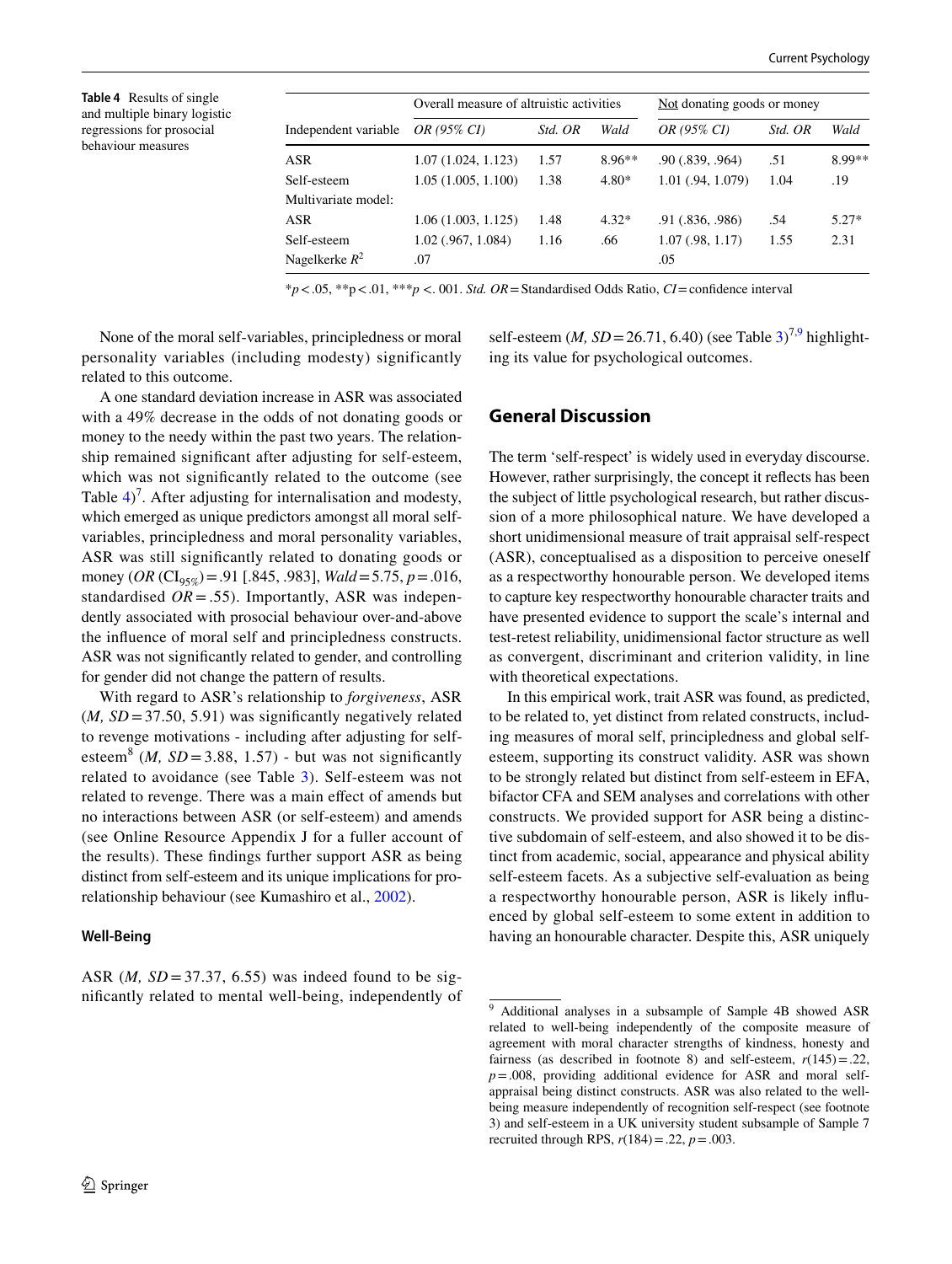predicted prosocial behaviour and well-being, and showed positive association patterns with moral self-variables and principledness, not shown by self-esteem. Also, in line with our conceptualisation of ASR as a narrower self-evaluation or subcomponent of self-esteem grounded in respectworthy honourable character (see Marsh & Craven, [2006\)](#page-16-17), we found trait ASR to be more consistently related to prosocial behaviour than self-esteem was.

Moreover, trait ASR was related to prosocial behaviour independently of moral self-constructs levels, further supporting the distinction between the moral self and ASR. The desire to maintain a positive self-evaluation as honourable and respectworthy (rather than purely moral) is likely to motivate prosocial behaviour. Given that not all prosocial behaviours entail a strong perceived moral obligation (De Groot & Steg, [2009\)](#page-16-14), trait ASR is likely to prove a useful variable in predicting such behaviour. Trait ASR is a broader construct than moral self-appraisal. Moral courage and the impetus to defend one's honour and worth are also important aspects of trait ASR that do not necessarily characterise favourable moral self-appraisal. For instance, kind and self-efacing individuals who appraise themselves as moral may not have high ASR if they fail to assert their worth when wronged. Consistent with this argument, we show that ASR related to a lower likelihood of revenge motivations in a betrayal situation, but not of avoidance motivations. A valuing, as opposed to unduly humble, or critical attitude, towards one's honourable character traits is also likely to be important in ASR, but more research is needed on this topic.

In addition, other fndings supported ASR as a self-evaluation that is broader than a moral self-concept. Indeed, in our data, moral self-concept was no longer related to selfesteem after adjusting for ASR. Trait ASR may therefore help strengthen self-esteem in individuals with a moral self-concept through a broader self-evaluation as being a respectworthy honourable person. This is an important fnding as moral functioning and self-esteem research have typically proceeded along separate paths (Power, [2004\)](#page-16-15). Trait ASR's close association with global self-esteem also differentiates it from other self-constructs predicting moral and prosocial behaviour (e.g., moral identity, principledness and virtue-contingent self-esteem). Our research highlights the need to consider individuals' ASR in interventions seeking to strengthen moral self-characteristics to promote moral behaviour, in order to promote feelings of self-worth.

Promoting ASR, therefore, appears important in the enhancement of self-worth and can beneft personal and societal functioning as it is associated with moral and prosocial behaviour. Also of theoretical signifcance, trait ASR had relevance for personal well-being beyond self-esteem, which we expected in view of secure feelings of self-worth from a relatively stable and well-founded self-perception as being a respectworthy honourable person who has value and warrants the respect of oneself and others independently of personal afnities or needs, supporting positive psychological functioning (Paradise & Kernis,  $2002$ ). This was also expected in view of the benefts of enhanced self-regulation and value-congruent behaviour for positive afect and increased satisfaction with life choices, and a greater connection to community through prosocial acts and reputation as trustworthy. Indeed, we found trait ASR to be related to trait self-control and conscientiousness, again, over-andabove self-esteem. Moreover, better balancing of "vicevirtue" conficts by favouring the virtuous course of action, has been shown to explain trait self-control's relationship to affective well-being and life satisfaction (Hofmann et al., [2014](#page-16-29)).

Our newly developed ASR scale has some potentially important practical implications. For example, it could be used to investigate the implications of trait ASR for enhanced performance, engagement in citizenship behaviours and well-being within the workplace. The ASR scale might also predict risk behaviours that may be perceived as disreputable, such as drug use. ASR could also play an important role in preventing criminal behaviour or other unhealthy psychological or social behaviour in individuals who feel rejected by others. However, trait ASR could also have a darker side in that it is dependent on one's moral code and one's perception of what constitutes honourable and respectworthy behaviour. One can imagine that some social groups that do not conform with mainstream society might endorse non-traditional notions of honourable behaviour, for instance certain gangs (e.g., as seen in the *Omerta* code of the Cosa Nostra, better known as the Italian-American Mafa), and trait ASR could paradoxically be related to criminal behaviour in such groups. Indeed, future research could be extended to such outlying subgroups to understand the relationship between the concept of self and criminal behaviour.

The majority of the research involved the use of selfreport scales, which could have infated correlations due to common-method variance. However, in partial mitigation, many of the correlations presented entailed a two-week temporal separation between the ASR and self-esteem measures on the one hand, and the convergent and criterion measures on the other hand. Overall, the fndings indicated major differences between ASR and self-esteem, which implies high discriminatory power. Most research was also cross-sectional, although not all, with the longitudinal data collected showing acceptable test-retest reliability for the ASRS. In addition, we provided evidence that the ASRS is associated with a more secure moral self-image and a more elaborate moral self-schema using objective reaction time and recall measures. A quasi-behavioural measure of prosocial behaviour was also used, where common method variance is less of a problem. Findings may also not generalise to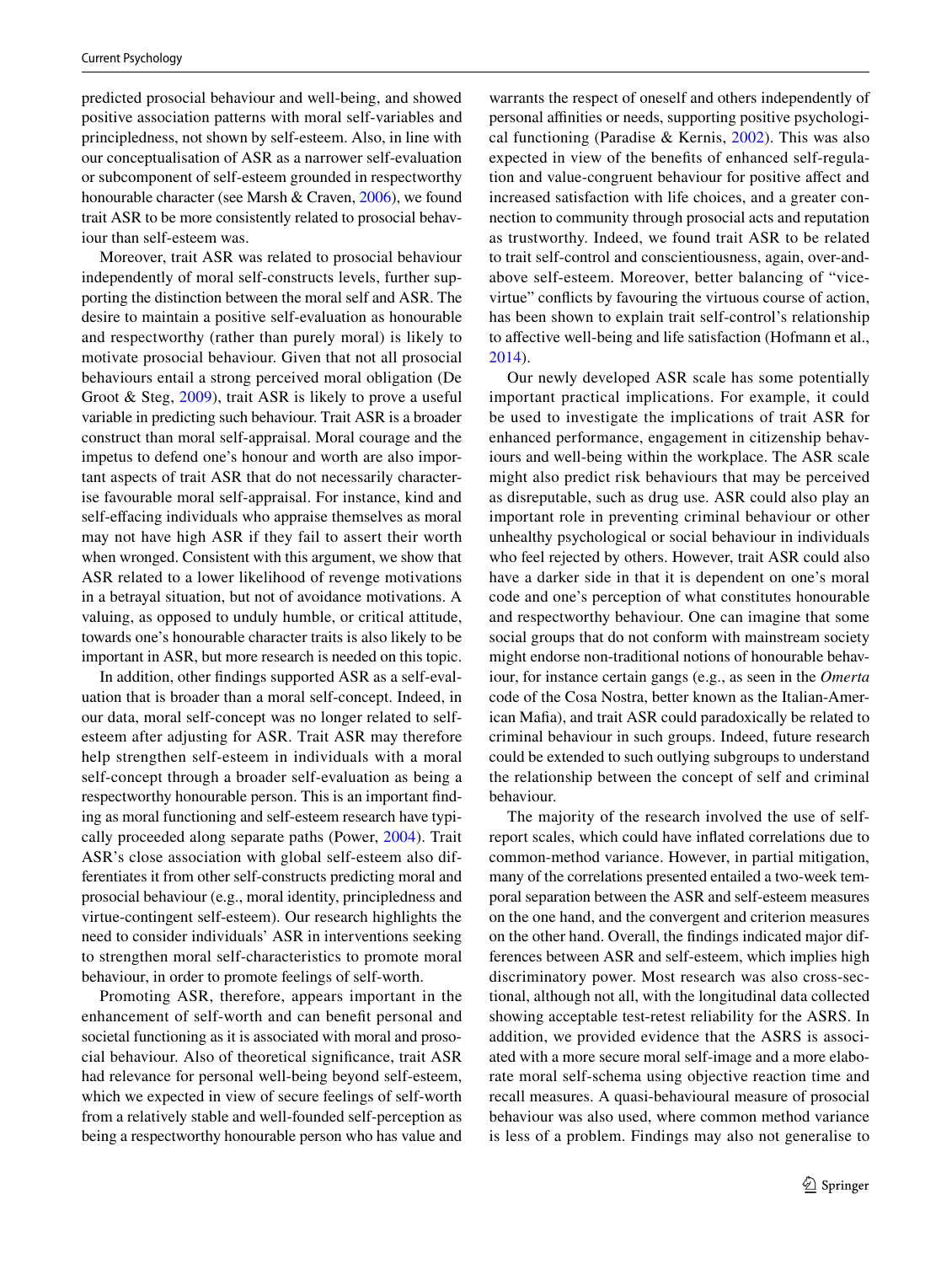non-Western cultures where being honourable and respectworthy may hold a diferent meaning, or to groups less well represented in our samples. In particular, some samples were all or predominantly students, but fndings were consistent with those obtained in general adult samples. Additional longitudinal research is also needed to further investigate the antecedents and consequences of ASR.

# **Conclusions**

Despite extensive study by philosophers and its popularity in everyday discourse, ASR has not been systematically treated as a distinct construct in its own right. In this article, we showed that trait ASR - conceptualised as a disposition to perceive oneself as a respectworthy honourable person was related to, yet distinct from, measures of self-esteem, moral self and principledness. Trait ASR was also found to be important for self-worth in moral individuals, as well as for mental well-being and prosocial behaviour beyond self-esteem. The broader focus on having and maintaining a self-perception as a respectworthy honourable person, and its close relationship with self-esteem, diferentiates it from other moral self-constructs. Our fndings emphasise the need for further research into this psychologically relevant concept. Our newly developed measure of trait ASR shows good psychometric properties and could be used alongside other multidimensional self-esteem measures to improve understanding of global self-esteem, psychological and behavioural outcomes.

**Supplementary Information** The online version contains supplementary material available at<https://doi.org/10.1007/s12144-022-03093-z>.

**Acknowledgments** We would like to thank Lynn Isaacson, Nathalie Stubbs, Katie Boulton-Brazier, Lauren Kinnin, Gemma Tomley, Eleonora Camerone, Sian Thomas, Jade Le Roux, Alicia Williams, Chloe Berger, Danielle Gulwell, Louise Horne, Rebecca Malpeli, Leanne Waterston, Cameron Davidson, Eleanor Hendon, Eleanor Kelsey, James Myers and Paige Lee for assistance with data collection and other tasks and Rhian McHugh for technical support. We would also like to thank Dr. Mansur Lalljee for his valuable comments.

**Authors' Contributions** Claudine Clucas designed the studies and collected and analysed the data, with assistance from Heather Wilkinson. All authors contributed to the interpretation of data and manuscript writing.

**Funding** Part of the research was supported by internal research grants from the University of Chester.

**Data, Materials and/or Code Availability** The data that support the fndings of the studies are not publicly available due to ethical approval constraints but are available from the corresponding author on reasonable request upon signing a data confdentiality agreement. A detailed description of materials as well as SPSS syntax, Mplus and R code for

the analyses can be accessed by following this link: [https://fgshare.](https://figshare.com/s/be173c9b693744953b3f) [com/s/be173c9b693744953b3f](https://figshare.com/s/be173c9b693744953b3f)

## **Declarations**

**Conflicts of Interest/Competing Interests** The authors have no relevant fnancial or non-fnancial interests to disclose.

**Ethics Approval** All studies obtained ethical approval from the University of Chester Psychology Department Ethics committee or the University of Chester Learning Teaching Institute Ethics committee. The procedures used in the studies adhere to the tenets of the Declaration of Helsinki.

**Consent to Participate** Informed consent was obtained from all research participants.

**Consent for Publication** N/A

**Conflict of Interest** On behalf of all authors, the corresponding author states that there is no confict of interest.

**Open Access** This article is licensed under a Creative Commons Attribution 4.0 International License, which permits use, sharing, adaptation, distribution and reproduction in any medium or format, as long as you give appropriate credit to the original author(s) and the source, provide a link to the Creative Commons licence, and indicate if changes were made. The images or other third party material in this article are included in the article's Creative Commons licence, unless indicated otherwise in a credit line to the material. If material is not included in the article's Creative Commons licence and your intended use is not permitted by statutory regulation or exceeds the permitted use, you will need to obtain permission directly from the copyright holder. To view a copy of this licence, visit<http://creativecommons.org/licenses/by/4.0/>.

# **References**

- <span id="page-15-7"></span>Aquino, K., & Reed, A. (2002). The self-importance of moral identity. *Journal of Personality and Social Psychology, 83*(6), 1423–1440. <https://doi.org/10.1037/0022-3514.83.6.1423>
- <span id="page-15-3"></span>Baumeister, R. F., Campbell, J. D., Krueger, J. I., & Vohs, K. D. (2003). Does high self-esteem cause better performance, interpersonal success, happiness, or healthier lifestyles? *Psychological Science in the Public Interest, 4*(1), 1–44. [https://doi.org/10.1111/1529-](https://doi.org/10.1111/1529-1006.01431) [1006.01431](https://doi.org/10.1111/1529-1006.01431)
- <span id="page-15-4"></span>Brown, J. D., Dutton, K. A., & Cook, K. E. (2001). From the top down: Self-esteem and self-evaluation. *Cognition and Emotion, 15*(5), 615–631.<https://doi.org/10.1080/02699930126063>
- <span id="page-15-5"></span>Byrne, B. M. (2013). *Structural equation modeling with Mplus: Basic concepts, applications, and programming*. Routledge.
- <span id="page-15-1"></span>Clucas, C. (2019). Understanding self-respect and its relationship to self-esteem. *Personality and Social Psychology Bulletin, 46*(6), 839–855.<https://doi.org/10.1177/0146167219879115>
- <span id="page-15-6"></span>Comery, A. L., & Lee, H. B. (1992). *A frst course factor analysis* (2nd ed.). Routledge.
- <span id="page-15-0"></span>Crocker, J., Luhtanen, R. K., Cooper, M. L., & Bouvrette, S. (2003). Contingencies of self-worth in college students: Theory and measurement. *Journal of Personality and Social Psychology, 85*(5), 894–908.<https://doi.org/10.1037/0022-3514.85.5.894>
- <span id="page-15-2"></span>Cross, S. E., Uskul, A. K., Gerçek-Swing, B., Sunbay, Z., Alözkan, C., Günsoy, C., Ataca, B., & Karakitapoğlu-Aygün, Z. (2014).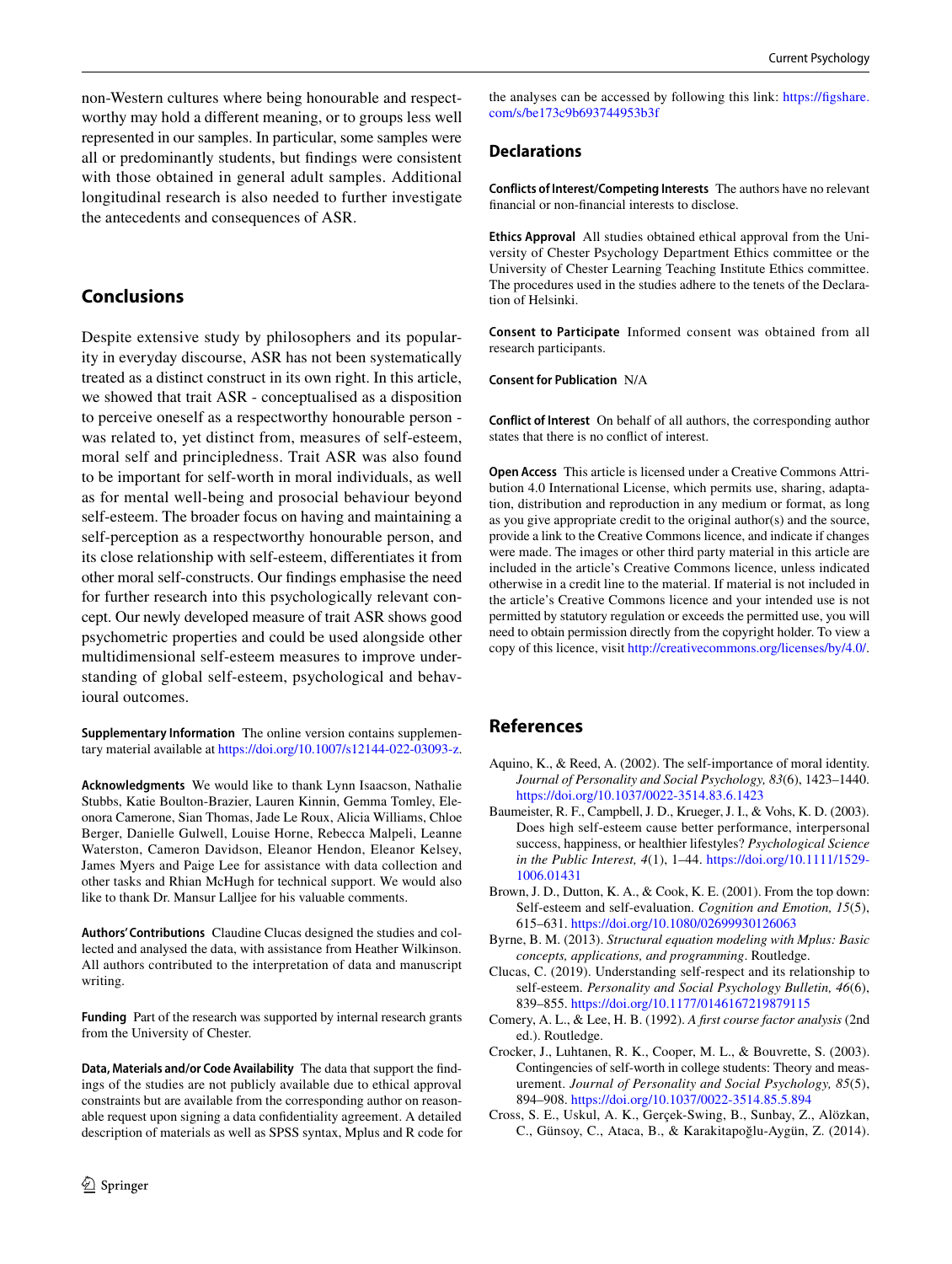Cultural prototypes and dimensions of honor. *Personality and Social Psychology Bulletin, 40*(2), 232–249. [https://doi.org/10.](https://doi.org/10.1177/0146167213510323) [1177/0146167213510323](https://doi.org/10.1177/0146167213510323)

- <span id="page-16-14"></span>De Groot, J. I., & Steg, L. (2009). Morality and prosocial behavior: The role of awareness, responsibility, and norms in the norm activation model. *The Journal of Social Psychology, 149*(4), 425–449. <https://doi.org/10.3200/SOCP.149.4.425-449>
- <span id="page-16-1"></span>Dillon, R.S. (2010). Respect. In E.N. Zalta (Ed.), The Stanford encyclopedia of philosophy, (July 2018 ed.). Retrieved from [http://plato.](http://plato.stanford.edu/entries/respect) [stanford.edu/entries/respect](http://plato.stanford.edu/entries/respect)
- <span id="page-16-21"></span>Ferrando, P. J., & Navarro-González, D. (2018). Assessing the quality and usefulness of factor-analytic applications to personality measures: A study with the statistical anxiety scale. *Personality and Individual Diferences, 123*, 81–86. [https://doi.org/10.](https://doi.org/10.1016/j.paid.2017.11.014) [1016/j.paid.2017.11.014](https://doi.org/10.1016/j.paid.2017.11.014)
- <span id="page-16-27"></span>Fleming, J. S., & Courtney, B. E. (1984). The dimensionality of selfesteem II: Hierarchical facet model for revised measurement scales. *Journal of Personality and Social Psychology, 46*(2), 404–421.<https://doi.org/10.1037/0022-3514.46.2.404>
- <span id="page-16-3"></span>Frei, J. R., & Shaver, P. R. (2002). Respect in close relationships: Prototype defnition, self-report assessment, and initial correlates. *Personal Relationships, 9*(2), 121–139. [https://doi.org/10.](https://doi.org/10.1111/1475-6811.00008) [1111/1475-6811.00008](https://doi.org/10.1111/1475-6811.00008)
- <span id="page-16-22"></span>Gomez, R., McLaren, S., Sharp, M., Smith, C., Hearn, K., & Turner, L. (2015). Evaluation of the bifactor structure of the dispositional Hope scale. *Journal of Personality Assessment, 97*(2), 191–199.<https://doi.org/10.1080/00223891.2014.938158>
- <span id="page-16-29"></span>Hofmann, W., Luhmann, M., Fisher, R. R., Vohs, K. D., & Baumeister, R. F. (2014). Yes, but are they happy? Efects of trait self-control on afective well-being and life satisfaction. *Journal of Personality, 82*(4), 265–277. [https://doi.org/10.1111/](https://doi.org/10.1111/jopy.12050) [jopy.12050](https://doi.org/10.1111/jopy.12050)
- <span id="page-16-10"></span>Honour. (2021). In *Oxford English dictionary*. Retrieved May 3, 2021, from [https://www.oed.com/view/Entry/88227?rskey=](https://www.oed.com/view/Entry/88227?rskey=ORajqv&result=1&isAdvanced=false#eid) [ORajqv&result=1&isAdvanced=false#eid](https://www.oed.com/view/Entry/88227?rskey=ORajqv&result=1&isAdvanced=false#eid)
- <span id="page-16-23"></span>Hyland, P., Boduszek, D., Dhingra, K., Shevlin, M., & Egan, A. (2014). A bifactor approach to modelling the Rosenberg self esteem scale. *Personality and Individual Diferences, 66*, 188– 192. <https://doi.org/10.1016/j.paid.2014.03.034>
- <span id="page-16-25"></span>John, O. P., & Srivastava, S. (1999). The Big Five trait taxonomy: History, measurement, and theoretical perspectives. In L. A. Pervin & O. P. John (Eds.), *Handbook of personality, theory and research* (2nd ed., pp. 102–138). Guildford.
- <span id="page-16-7"></span>Kristjansson, K. (2007). Measuring self-respect. *Journal for the Theory of Social Behaviour, 37*(3), 225–242. [https://doi.org/](https://doi.org/10.1111/j.1468-5914.2007.00339.x) [10.1111/j.1468-5914.2007.00339.x](https://doi.org/10.1111/j.1468-5914.2007.00339.x)
- <span id="page-16-2"></span>Kumashiro, M., Finkel, E. J., & Rusbult, C. E. (2002). Self-respect and pro-relationship behavior in marital relationships. *Journal of Personality, 70*(6), 1009–1050. [https://doi.org/10.1111/1467-](https://doi.org/10.1111/1467-6494.05030) [6494.05030](https://doi.org/10.1111/1467-6494.05030)
- <span id="page-16-26"></span>Lee, K., & Ashton, M. C. (2004). Psychometric properties of the HEXACO personality inventory. *Multivariate Behavioral Research, 39*(2), 329–358. [https://doi.org/10.1207/s15327906m](https://doi.org/10.1207/s15327906mbr3902_8) [br3902\\_8](https://doi.org/10.1207/s15327906mbr3902_8)
- <span id="page-16-19"></span>Lorenzo-Seva, U., & Ferrando, P. J. (2013). FACTOR 9.2 a comprehensive program for ftting exploratory and semiconfrmatory factor analysis and IRT models. *Applied Psychological Measurement, 37*(6), 497–498. [https://doi.org/10.1177/0146621613](https://doi.org/10.1177/0146621613487794) [487794](https://doi.org/10.1177/0146621613487794)
- <span id="page-16-9"></span>Luchies, L. B., Finkel, E. J., McNulty, J. K., & Kumashiro, M. (2010). The doormat efect: When forgiving erodes self-respect and self-concept clarity. *Journal of Personality and Social Psychology, 98*(5), 734–749.<https://doi.org/10.1037/a0017838>
- <span id="page-16-20"></span>Marsh, H. W. (1996). Positive and negative global self-esteem: A substantively meaningful distinction or artifactors? *Journal of*

*Personality and Social Psychology, 70*(4), 810–819. [https://doi.](https://doi.org/10.1037/0022-3514.70.4.810) [org/10.1037/0022-3514.70.4.810](https://doi.org/10.1037/0022-3514.70.4.810)

- <span id="page-16-17"></span>Marsh, H. W., & Craven, R. G. (2006). Reciprocal effects of selfconcept and performance from a multidimensional perspective beyond seductive pleasure and unidimensional perspectives. *Perspectives in Psychological Science, 1*(2), 133–163. [https://](https://doi.org/10.1111/j.1745-6916.2006.00010.x) [doi.org/10.1111/j.1745-6916.2006.00010.x](https://doi.org/10.1111/j.1745-6916.2006.00010.x)
- <span id="page-16-12"></span>Marsh, H. W., & O'Neill, R. (1984). Self-description questionnaire III: The construct validity of multidimensional self-concept ratings by late adolescents. *Journal of Educational Measurement, 21*(2), 153–174. [https://doi.org/10.1111/j.1745-3984.](https://doi.org/10.1111/j.1745-3984.1984.tb00227.x) [1984.tb00227.x](https://doi.org/10.1111/j.1745-3984.1984.tb00227.x)
- <span id="page-16-31"></span>McCullough, M. E., Rachal, K. C., Sandage, S. J., Worthington Jr., E. L., Brown, S. W., & Hight, T. L. (1998). Interpersonal forgiving in close relationships: II. Theoretical elaboration and measurement. *Journal of Personality and Social Psychology, 75*(6), 1586–1603.<https://doi.org/10.1037/0022-3514.75.6.1586>
- <span id="page-16-13"></span>O'Brien, E. J. (1980). The self-report inventory: Development and validation of a multidimensional measure of the self-concept and sources of self-esteem. Doctoral Dissertations 1896 - February 2014. 1525.
- <span id="page-16-16"></span>Paradise, A. W., & Kernis, M. H. (2002). Self-esteem and psychological well-being: Implications of fragile self-esteem. *Journal of Social and Clinical Psychology, 21*(4), 345–361. [https://doi.](https://doi.org/10.1521/jscp.21.4.345.22598) [org/10.1521/jscp.21.4.345.22598](https://doi.org/10.1521/jscp.21.4.345.22598)
- <span id="page-16-8"></span>Peterson, C., & Seligman, M. E. (2004). *Character strengths and virtues: A handbook and classifcation* (Vol. 1). Oxford University Press.
- <span id="page-16-15"></span>Power, F. C. (2004). The moral self in community. In D. K. Lapsley & D. Navez (Eds.), *Moral development, self and identity* (pp. 47–64). Psychology Press.
- <span id="page-16-4"></span>Prestwich, A., & Lalljee, M. (2009). The determinants and consequences of intragroup respect: An examination within a sporting context. *Journal of Applied Social Psychology, 39*(5), 1229– 1253.<https://doi.org/10.1111/j.1559-1816.2009.00480.x>
- <span id="page-16-6"></span>Renger, D. (2018). Believing in one's equal rights: Self-respect as a predictor of assertiveness. *Self and Identity, 17*(1), 1–21. [https://](https://doi.org/10.1080/15298868.2017.1313307) [doi.org/10.1080/15298868.2017.1313307](https://doi.org/10.1080/15298868.2017.1313307)
- <span id="page-16-28"></span>Reynolds, W. M. (1982). Development of reliable and valid short forms of the Marlowe-Crowne Social Desirability Scale. *Journal of Clinical Psychology, 38*(1), 119–125.
- <span id="page-16-32"></span>Robins, R. W., Hendin, H. M., & Trzesniewski, K. H. (2001). Measuring global self-esteem: Construct validation of a single-item measure and the Rosenberg self-esteem scale. *Personality and Social Psychology Bulletin, 27*(2), 151–161. [https://doi.org/10.](https://doi.org/10.1177/0146167201272002) [1177/0146167201272002](https://doi.org/10.1177/0146167201272002)
- <span id="page-16-0"></span>Rosenberg, M. (1965). *Society and the adolescent self-image, 11, 326*. Princeton University Press.
- <span id="page-16-5"></span>Rosenberg, M., Schooler, C., Schoenbach, C., & Rosenberg, F. (1995). Global self-esteem and specifc self-esteem: Diferent concepts, diferent outcomes. *American Sociological Review, 60*(1), 141–156.<https://doi.org/10.2307/2096350>
- <span id="page-16-30"></span>Rushton, J. P., Chrisjohn, R. D., & Fekken, G. C. (1981). The altruistic personality and the self-report altruism sale. *Personality and Individual Diferences, 1*, 292–302. [https://doi.org/10.1016/](https://doi.org/10.1016/0191-8869(81)90084-2) [0191-8869\(81\)90084-2](https://doi.org/10.1016/0191-8869(81)90084-2)
- <span id="page-16-11"></span>Schlenker, B. R. (2008). Integrity and character: Implications of principled and expedient ethical ideologies. *Journal of Social and Clinical Psychology, 27*(10), 1078–1125. [https://doi.org/](https://doi.org/10.1521/jscp.2008.27.10.1078) [10.1521/jscp.2008.27.10.1078](https://doi.org/10.1521/jscp.2008.27.10.1078)
- <span id="page-16-18"></span>Schönbrodt, F. D., & Perugini, M. (2013). At what sample size do correlations stabilize? *Journal of Research in Personality, 47*(5), 609–612.<https://doi.org/10.1016/j.jrp.2013.05.009>
- <span id="page-16-24"></span>Tangney, J. P., Baumeister, R. F., & Boone, A. L. (2004). High selfcontrol predicts good adjustment, less pathology, better grades,